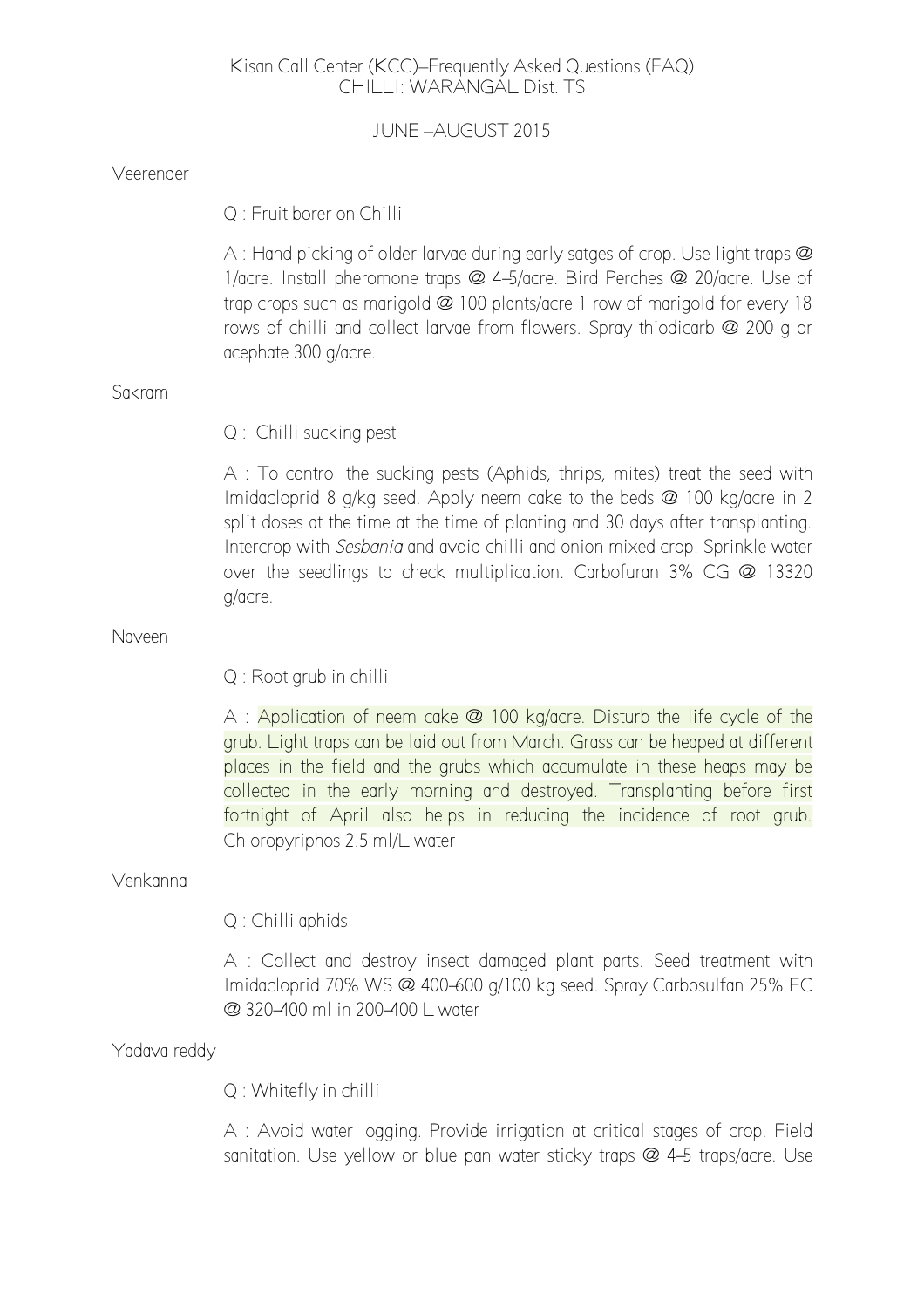|           | light trap @ 1/acre between 6 PM - 10 PM. Install pheromone traps @ 4-<br>5/acre. Spray Fenpropathrin 30% EC @ 100-136 ml in 300-400 L water/acre.                                                                                                                                                                                                                                                                                                                                                                                                                                                                                                                                                                                                                           |
|-----------|------------------------------------------------------------------------------------------------------------------------------------------------------------------------------------------------------------------------------------------------------------------------------------------------------------------------------------------------------------------------------------------------------------------------------------------------------------------------------------------------------------------------------------------------------------------------------------------------------------------------------------------------------------------------------------------------------------------------------------------------------------------------------|
| Ravindhar |                                                                                                                                                                                                                                                                                                                                                                                                                                                                                                                                                                                                                                                                                                                                                                              |
|           | Q : Chilli leaf eating caterpillars                                                                                                                                                                                                                                                                                                                                                                                                                                                                                                                                                                                                                                                                                                                                          |
|           | A : Hand picking of older larvae and destroy them in kerosene mixed water.<br>Install pheromone traps @ 4-5/acre for monitoring adult. Spray NSKE 5%<br>against eggs and first instar larvae. Apply emamectin benzoate 5% @ 80 g in<br>200 L water/acre.                                                                                                                                                                                                                                                                                                                                                                                                                                                                                                                     |
| Rajender  |                                                                                                                                                                                                                                                                                                                                                                                                                                                                                                                                                                                                                                                                                                                                                                              |
|           | Q : Chilli thrips damage                                                                                                                                                                                                                                                                                                                                                                                                                                                                                                                                                                                                                                                                                                                                                     |
|           | A : To control thrips damage intercrop with Sesbania grandiflora, to provide<br>barrier which regulate thrips population. Do not follow chili and onion mixed<br>crop – both the crops attacked by thrips. Sprinkle water over the seedlings to<br>check the multiplication of thrips. Apply neem cake to the beds @ 100 kg/acre<br>in two split doses at the time of planting and 30 days after transplanting. Seed<br>treatment with Imidacloprid 70% WS @ 400-600 g/100 kg seed. Carbofuran<br>3% CG @ 13320 g/acre.                                                                                                                                                                                                                                                      |
| Sanjeev   |                                                                                                                                                                                                                                                                                                                                                                                                                                                                                                                                                                                                                                                                                                                                                                              |
|           | Q: Midge fly in chilli                                                                                                                                                                                                                                                                                                                                                                                                                                                                                                                                                                                                                                                                                                                                                       |
| Suresh    | A: Spray 3 ml/L Neem based insecticides. Application of acephate 75 SP +<br>DDVP 76 EC @ 250 g+ 250 ml/L of water.                                                                                                                                                                                                                                                                                                                                                                                                                                                                                                                                                                                                                                                           |
|           | Q: Chilli viral diseases                                                                                                                                                                                                                                                                                                                                                                                                                                                                                                                                                                                                                                                                                                                                                     |
|           | A : Leaf curl, cucumber mosaic and peanut bud necrosis are the major viral<br>diseases of chilli transmitted by white fly, aphids and thrips respectively. IDM<br>practices suggested in general. Keep the field free from weeds. 3-5 rows of<br>Jowar or maize as barrier crop and Sesbania as intercrop. Use yellow sticky<br>traps @ 4-5/acre. Collect and destroy infested plants. Seed treatment with<br>Imidacloprid @ 8g/kg seed. Spray acephate @ 300 g or fipronyl @ 400 ml or<br>Spinosad $@$ 75 ml/acre to control thrips, methyl demeton $@$ 400 ml or<br>acephate 300 g or Imidacloprid @ 60 ml/acre to control aphids, Spray 5 %<br>NSKE or acephate @ 300 g or trizophos @ 250 ml or acetamiprid @ 60 g<br>/acre to control whiteflies at 7–10 days interval. |
| Ram reddy |                                                                                                                                                                                                                                                                                                                                                                                                                                                                                                                                                                                                                                                                                                                                                                              |

Q : Management of chilli mite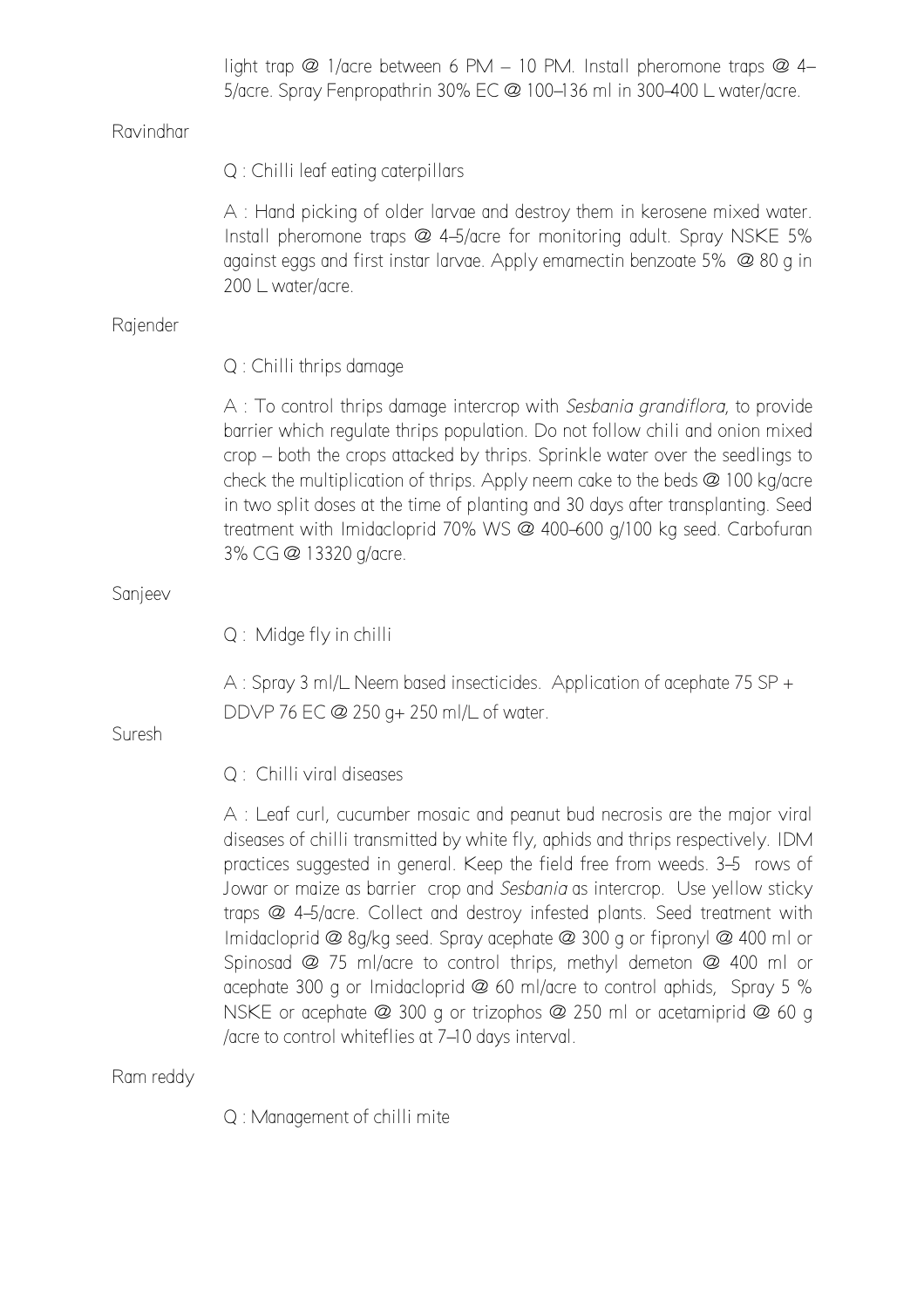|           | A: Chilli crop bordered by 3–5 two rows of maize as a barrier or guard crop. If<br>the incidence of mites is low, spray neem seed powder extract 4% at 10 days<br>interval. Spray Dimethoate 30% EC @ 396 ml in 200-400 L water/acre. |
|-----------|---------------------------------------------------------------------------------------------------------------------------------------------------------------------------------------------------------------------------------------|
| Srinivas  |                                                                                                                                                                                                                                       |
|           | Q : Chilli powdery mildew                                                                                                                                                                                                             |
|           | A: Spray Sulphur WP @ 600 g or Karathane @ 200 ml/acre.                                                                                                                                                                               |
| Raju      |                                                                                                                                                                                                                                       |
|           | Q : Bacterial leaf spot in chilli                                                                                                                                                                                                     |
|           | A: Seeds should be collected from healthy fruits. Collection and destruction<br>of infected leaves and fruits. Spray copper oxychloride $\omega$ 30 g +<br>streptocycline @ 1g in 10 L water twice at weekly intervals.               |
| Muthiah   |                                                                                                                                                                                                                                       |
|           | Q: Chilli die back and fruit rot                                                                                                                                                                                                      |
|           | A: Seed treatment with captan or thiram @ 3g/ kg seed. Collect the seeds from<br>disease free fruits. Avoid stagnation of water in the field. Spray<br>difenoconazole @ 100 ml or azoxystrobin @ 200 ml /acre.                        |
| Raju      |                                                                                                                                                                                                                                       |
|           | Q: Root Rot /wilt in Chilli                                                                                                                                                                                                           |
|           | A :Soil drenching with copper oxychloride $@$ 3g/ $L$ of water.                                                                                                                                                                       |
| Vishnu    |                                                                                                                                                                                                                                       |
|           | Q : Chilli Choanephora blight                                                                                                                                                                                                         |
|           | A: Collect and destroy infected plant parts. Spray Captan @ 2g/L water                                                                                                                                                                |
| Amarender |                                                                                                                                                                                                                                       |
|           | Q : Chilli Cercospora leaf spot                                                                                                                                                                                                       |
|           | A : Collect and destroy infected plant parts. Spray Mancozeb @ 2.5 g or<br>carbendazim @ 1g / L of water.                                                                                                                             |
| Surendhar |                                                                                                                                                                                                                                       |
|           | Q : Chilli damping off                                                                                                                                                                                                                |
|           | A : Use raised seed bed of more than 15 cm height, avoid excessive watering,<br>provide good drainage. Seed treatment with captan or mancozeb @ 3g/ kg<br>seed. Soil drenching with CoC @ 3 g/L immediately after germination and     |

after one week. Stop watering when disease appears.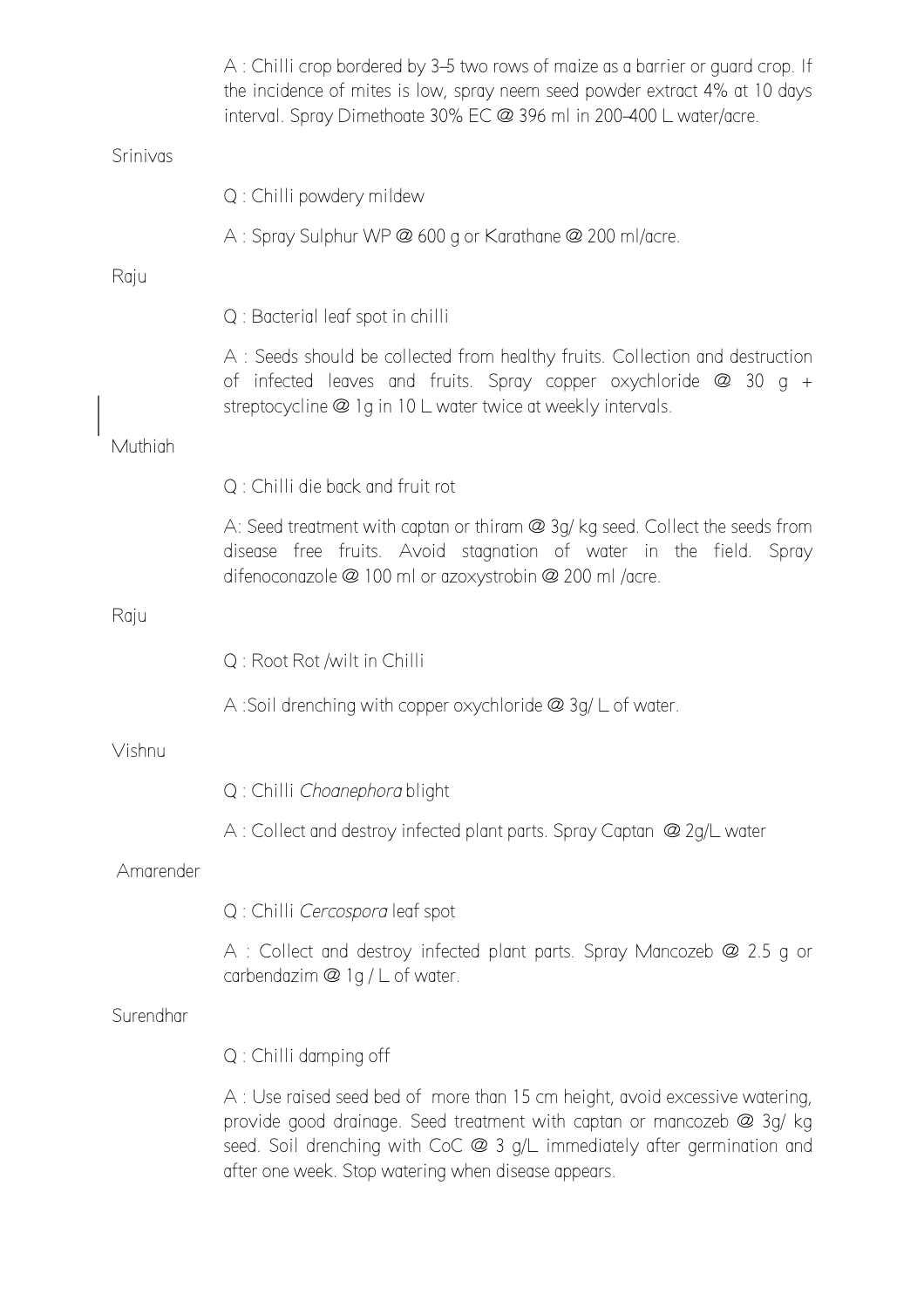|          | Q : Chilli Trichoderma dosage                                                                                                                                      |
|----------|--------------------------------------------------------------------------------------------------------------------------------------------------------------------|
|          | A: Seed treatment with <i>Trichoderma</i> spp @ 10 g/kg seed and apply 2 kg of<br>Trichoderma spp. enriched in 100 kg of FYM as soil application.                  |
| Raju     |                                                                                                                                                                    |
|          | Q : Varieties in chilli                                                                                                                                            |
|          | A: Bhagya laxmi, Aparna, Kiran, Prakash, Bhasker, Sindhur, Andhra jyoti.                                                                                           |
| Raju     |                                                                                                                                                                    |
|          | Q : Sowing time of chilli                                                                                                                                          |
|          | A: Kharif: July-August                                                                                                                                             |
|          | Rabi: October - November                                                                                                                                           |
| Rajkumar |                                                                                                                                                                    |
|          | Q: Chilli transplanting stage                                                                                                                                      |
|          | A : Six weeks old seedlings                                                                                                                                        |
| Pardhu   |                                                                                                                                                                    |
|          | Q : chilli seed rate                                                                                                                                               |
|          | A : 650 g/cent (Sufficient for one acre)                                                                                                                           |
| Shankar  |                                                                                                                                                                    |
|          | Q : Chilli seed treatment                                                                                                                                          |
|          | A : Seed treatment with Imidacloprid @ 8 g/kg and Captan or Mancozeb @<br>3g/kg seed. Soak the seeds for 30 min in 150 g trisodium orthophosphate in 1<br>L water. |
| Raju     |                                                                                                                                                                    |
|          | Q : Micro nutrients deficiency in chilli                                                                                                                           |
|          | A : Zinc deficient soil apply zinc sulphate @ 25 kg/acre.                                                                                                          |
| Rajender |                                                                                                                                                                    |
|          | Q : Green chilli growth promotor                                                                                                                                   |
|          | A : Spray multi k (13-0-45) 1 kg/acre in 200 L water                                                                                                               |
| Madhu    |                                                                                                                                                                    |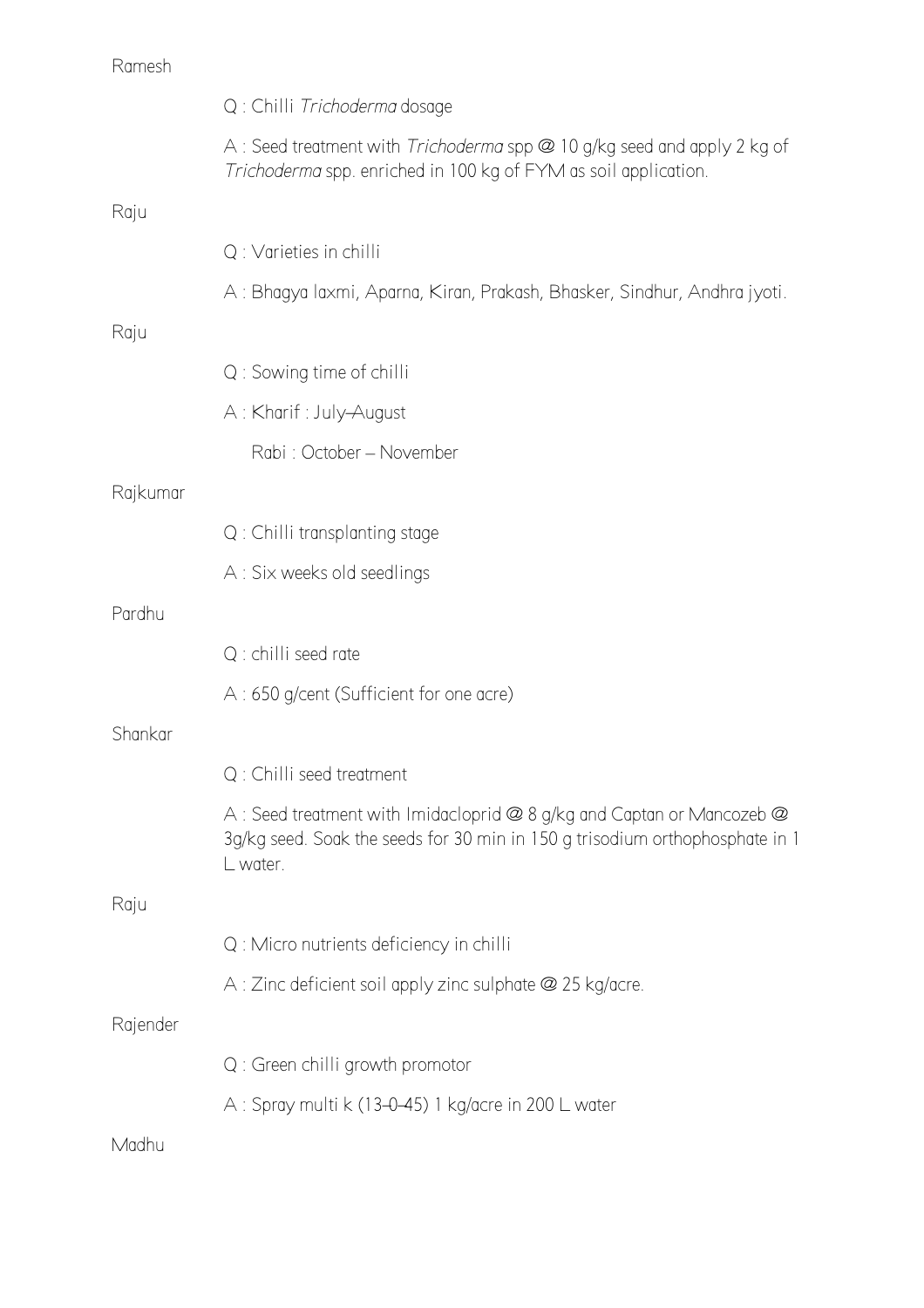|            | $Q:$ Chilli neem cake application rate                                                                                                                                          |
|------------|---------------------------------------------------------------------------------------------------------------------------------------------------------------------------------|
|            | A : Apply neem cake 30 kg/acre                                                                                                                                                  |
| Kumarswami |                                                                                                                                                                                 |
|            | Q: Chilli growthing                                                                                                                                                             |
|            | A : Spray 19–19–19 kg/acre                                                                                                                                                      |
| Ismailu    |                                                                                                                                                                                 |
|            | Q : Chilli plants in acre                                                                                                                                                       |
|            | $A:$ Spacing 60 $\times$ 60 cm $-11,111$ plants/acre                                                                                                                            |
| Uppender   |                                                                                                                                                                                 |
|            | Q : Chilli fertilizers                                                                                                                                                          |
|            | A: Seed treatment with Azotobacter and PSB @ 10 g /kg seed. Rainfed chilli<br>24:12:20 kg N:P:K /acre as basal dose. For irrigated chilli 24:24:12 kg<br>N:P:K/acre basal dose. |
| Satish     |                                                                                                                                                                                 |
|            | Q : Nursery duration in chilli                                                                                                                                                  |
|            | A: 6 weeks                                                                                                                                                                      |
| Rajkumar   |                                                                                                                                                                                 |
|            | Q : Chilli weed management pre emergence                                                                                                                                        |
|            | A: Soil drenching with Pendimethalin or Alachlor @ 5-6 ml /L water 1-2 days<br>after sowing.                                                                                    |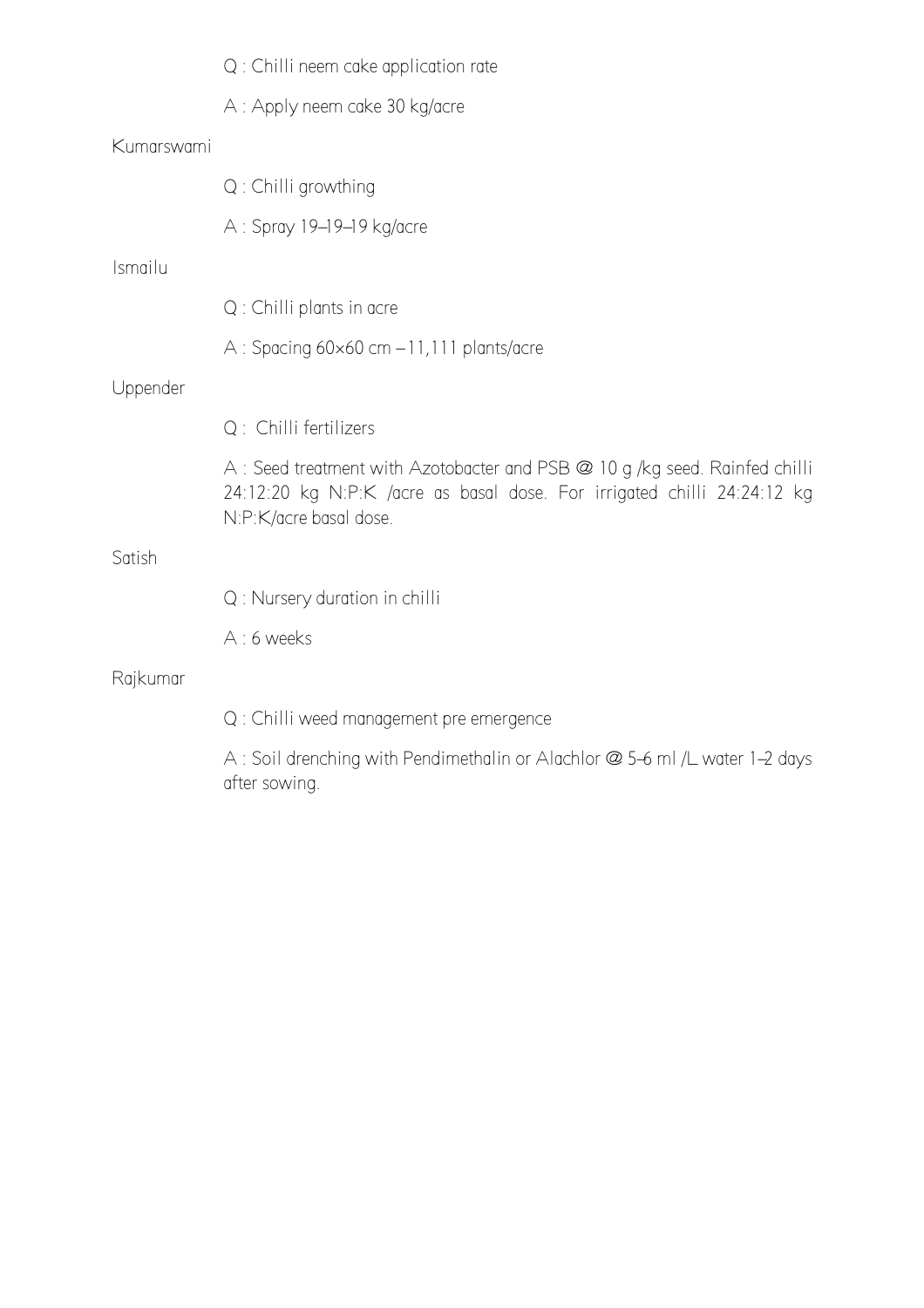Kisan Call Center (KCC)**–**Frequently Asked Questions (FAQ)

# COTTON: WARANGAL Dist. TS JUNE –AUGUST 2015

### 1. Raju

- Q: Root rot in cotton
- A: Deep summer ploughing. Early sowing in april or May instead of June reduces the disease incidence. Seed treatment with benomyl or cabendazim @2.5 g/kg seed. Apply 2 kg *Trichoderma viridae* with 50 kg of FYM along the rows will effectively reduces the root rot incidence. Intercropping moth bean (*Vigna aconitifolia*) with cotton.

#### 2. Bukya sankar

- Q: Stem Application in Cotton for Sucking Pests
- A: Spray NSKE 5% or Neem oil (1500 ppm) @ 5 ml/L to control early season sucking pests. Release *Chrysoperla* grubs @ 10000/ha. Use yellow sticky traps for monitoring the population. Stem application with Monocrotophos : water @ 1: 4 ratio 30-45 DAS followed by Imidaclorpid : water @ 1:20 ratio 60 DAS.

#### 3. Raju

- Q: Cotton fertilizer management
- A: Basal dose of 1 bag DAP and application of 75 kg urea (25 kg + 25 kg + 25 kg), Murate of potash 37.5 kg (12.5 kg +12.5 kg +12.5 kg) at 30, 60, 90, days after sowing.

#### 4. Ramesh

- Q: Varieties of cotton
- A: l-389, Gourani-6, Raghavender, Saraswathi, Kanchana, Narasimha and Lam hybrids 1, 63 and 64.

#### 5. Venkanna

- Q: Heavy rain problem in cotton field
- A : Drain out the water from field and drenching with carbendazim 2 gm/liter water & above 40 days plants spray potassium nitrate (13-0-45 ) 5 g/litre water.

## 6. Ragupathi

- Q : Cotton stem borer
- A : Spray profenofos 400 ml or thiodicarb 300 g/acre

#### 7. Ravindra

- Q : Sowing time of cotton
- A : June July

#### 8. Ramesh

- Q : Which soil is suitable for cotton crop
- A : Black soil suitable for cotton

## 9. Uppalyya

- Q : Cotton hybrid seed rate
- A : Hybrid seed rate 1 kg/acre
- 10. Prabhakar
	- Q : Cotton inter cropping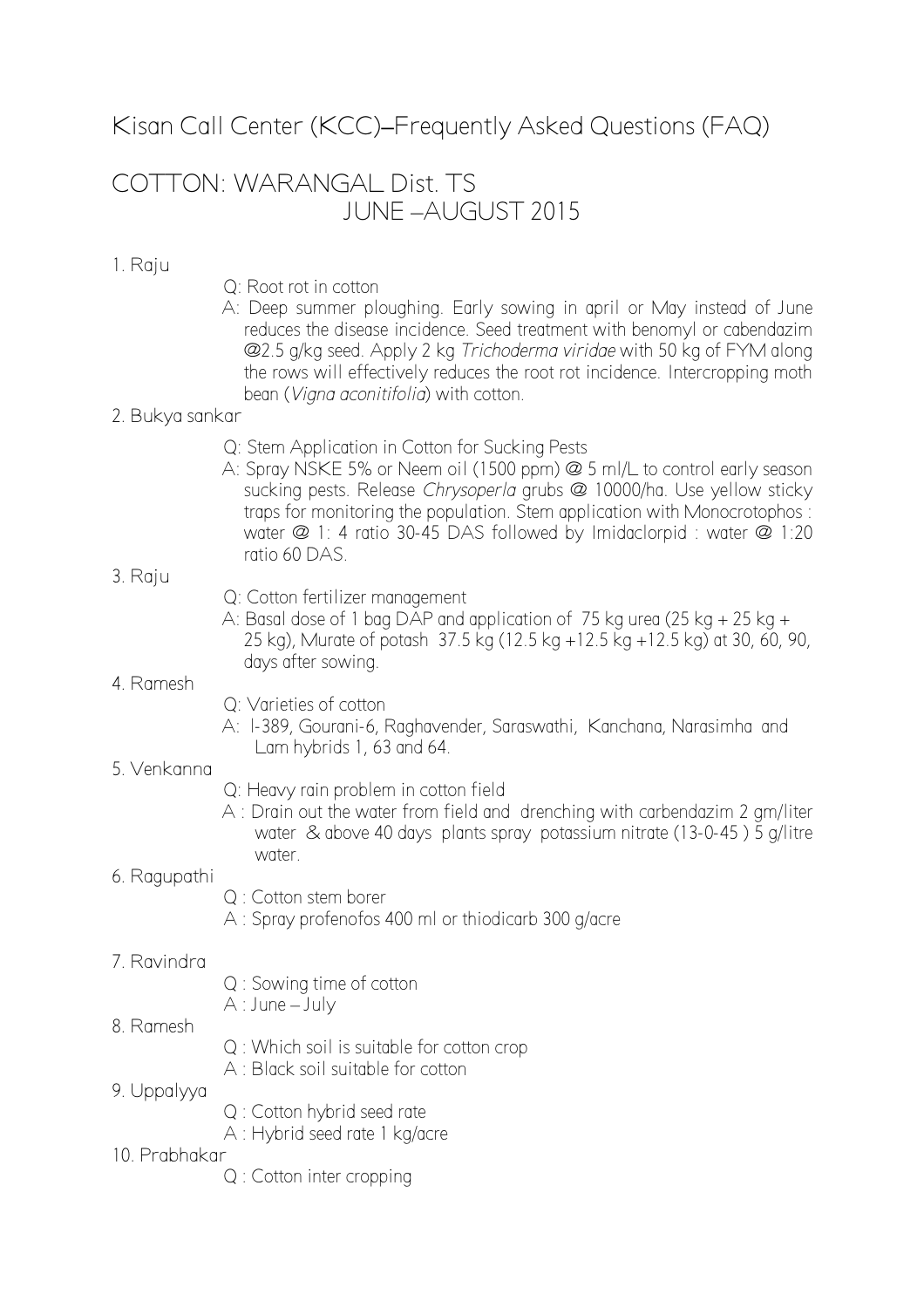A : Cotton can be intercropped with soybean, black gram, green gram, sweet corn and cowpea as 1:1 ratio or with red gram 1:4 ratio can be intercropped. Use of trap/border crops like okra, castor, marigold, pigeonpea, jowar and maize crops is recommended. Growing of *Setaria* as inter crop to serve as live bird perches.

# 11. Sampath

- Q : Mg deficiency in cotton
- A : Older leaves margins turn red in color. High potash content in soil causes Mg deficiency. Spray 1% Magnesium Sulphate solution at  $45<sup>th</sup>$  and  $75<sup>th</sup>$ DAS covering the entire plant. Prevent water logging.

# 12. Malusur

- Q : Cotton seed treatment
- A: Treat the seeds with imidaclorprid 5 g or thiomethaxom 4g/kg seeds and add sufficient gum or treat with thiram 2.5-3 g/kg seed control seed borne disease. Acid delinting of seed should be done using sulphuric acid @ 100 g/kg seed. Wash the seed 3-4 times, to remove toxic effect of the acid. Delinting seeds should be treated with 0.5 g emisen-6 and 0.25 g streptocyclin/kg seed.

## 13. Kanthamma

- Q : Cotton boll worm
- A : To kill the eggs of boll worm use Neem seed kernel based EC @ 1.5 L/acre. Collect and destroy rosette flowers. Set up the pheromone traps @ 4/acre (for monitoring) and @ 8/acre (for mass trapping). Also set up the bird perches 10-15/acre. Growing castor and marigold @ 100 plants/acre attracts *Spodoptera and Helicoverpa.* Spray thiodicarb 300 g, emamectin benzoate 90 g or indoxicarb 300 ml/acre.

## 14. Narayana reddy

- Q : Cotton black arm/angular leaf spot or bacterial leaf blight
- A : Avoid dense cropping. Soak seeds in 40-50 ppm Streptomycin solution before sowing. Seed treatment with carboxin  $37.5% + Thiram 37.5%$  DS @ 3.5 g/kg of seeds for bacterial blight management. Spray Streptomycin Sulphate or Tetracyclin Hydrochloride (0.01%) + COC (0.25%) to manage this disesase.

## 15. Kumaraswmy

- Q : Cotton *Alternaria* leaf spot
- A : Avoid dense cropping. Crop residues should be removed while preparing the fields. Early sowing reduces the disease incidence. Spray copper oxy chloride 3 g or 2.5 g Mancozeb/litre water in 4-5 times at 15 days interval.
- 16. Anjaiah
- Q : Cotton moisture improvement
- A : Spray 10-15 g urea/litre water on crop against drought or moisture stress condition.
- 17. Srinu
- Q: Cotton leaf eating caterpillers (*Spodoptera*/red hairy caterpillar)
- A : Suggested to use pheromone traps @ 5 traps/acre. Sowing castor seed at field borders serves as an indicator cum trap crop. Hand collection & destruction of egg masses & early instar gregarious larvae. Suggested to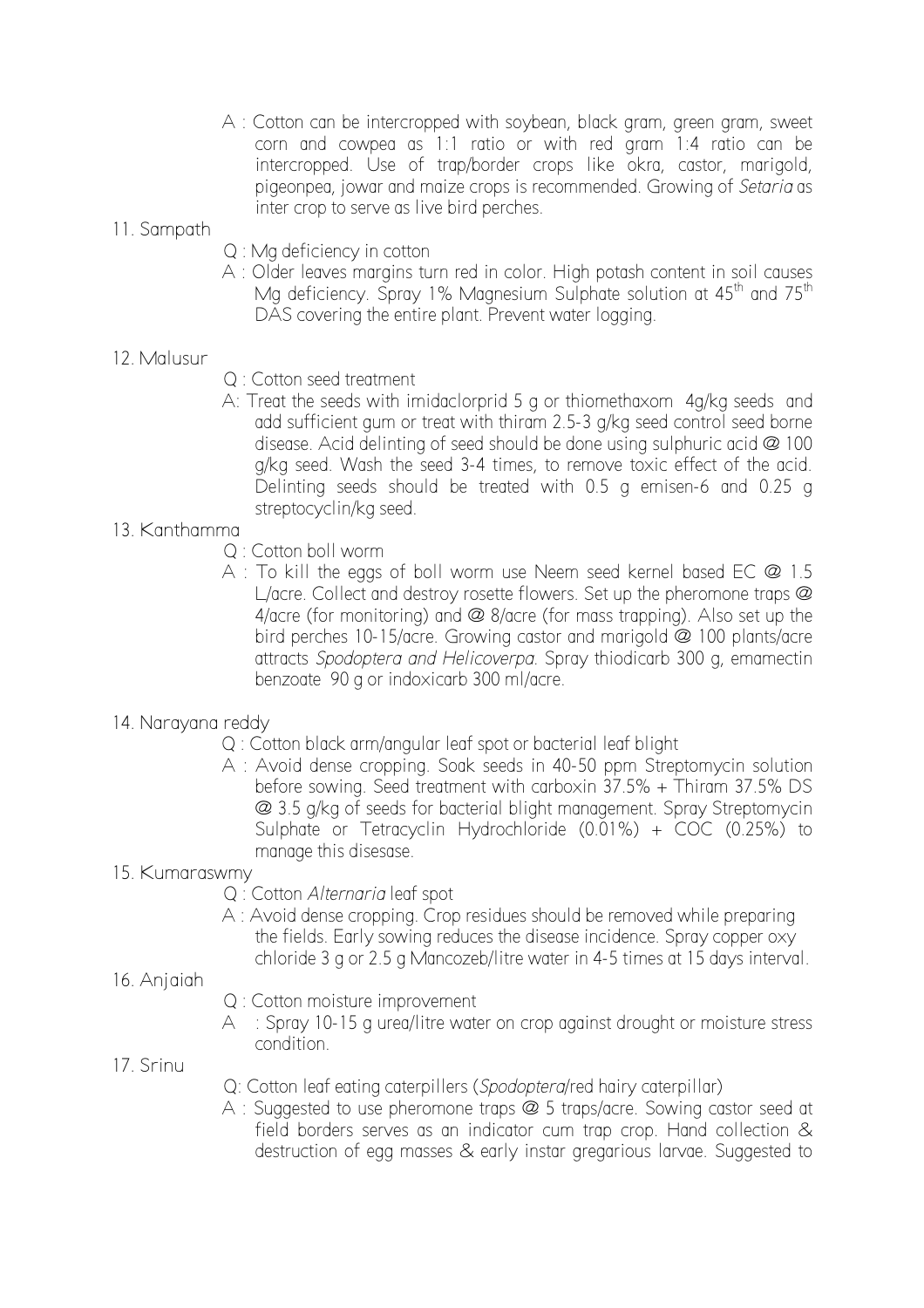spray Chloropyrifos 50% + Cypermethrin 5% EC 500 + 50 dosage/ha a.i. (g) diluted in 200-500 L water/acre.

#### 18. Bharat

- Q: Cotton Jassids
- A : Spray NSKE 5% or Neem oil (1500 ppm) @ 5 ml/L. Release *Chrysoperla* grubs @ 10000/ha. Use yellow sticky traps for monitoring the population. Stem application with Monocrotophos: water @ 1: 4 ratio 30-45 DAS followed by Imidaclorpid : water @ 1:20 ratio 60 DAS.

#### 19. Mura hari

- Q: Zn deficiency in cotton
- A: Apply Zinc sulphate @ 20 kg/acre. When deficiency appear on leaves spray 0.2% ZnSO4 solution 2-3 times @ 4-5 day interval.

## 20. Kumar

- Q: white flies in cotton
- A : Install yellow sticky traps @ 10 /acre. Avoid excessive application of urea. Spray neem oil (1500 ppm) @ 5 ml/l twice i.e. @ 45 and 60 days after sowing. As a last choice, spray Triazophos or Profenofos @ 2ml/ l or Acephate @ 1.5 g/ l or Diafenthiuron @ 1.25 g/l. Do not use synthetic pyrethroids as they result in resurgence of whitefly population.

#### 21. Rajaiah

Q: Red mite in cotton

A: When we see 10 mites/sq cm, just spray wettable sulphur 3 g or Dicofol 5 ml/litre of water.

#### 22. Naveen

- Q: Cotton boron deficiency
- A : Spray 0.1 % borax solution twice at  $60^{th}$  and  $90^{th}$  DAS.

#### 23. Suresh

Q: Flower dropping in cotton

A: Avoid excessive moisture stress and apply 1-2% DAP twice at 15 days interval.

#### 24. Yakantha chary

Q: Cotton mealy bug

A : Suggested to remove weeds to reduce the incidence of whiteflies and mealy bugs. Grow 2-3 rows of Sorghum or Maize as a border crop.

#### 25. Suresh

Q: Cotton aphid damage

A : Azadirachtin 0.03% (Neem Oil based EC) @ 1-2 L/acre.

26. Banu chandhar

Q: Cotton Pandaku Disease

A: Spray 10 g Magnesium Sulphate along with 20 g urea or 10 g DAP/ litre of water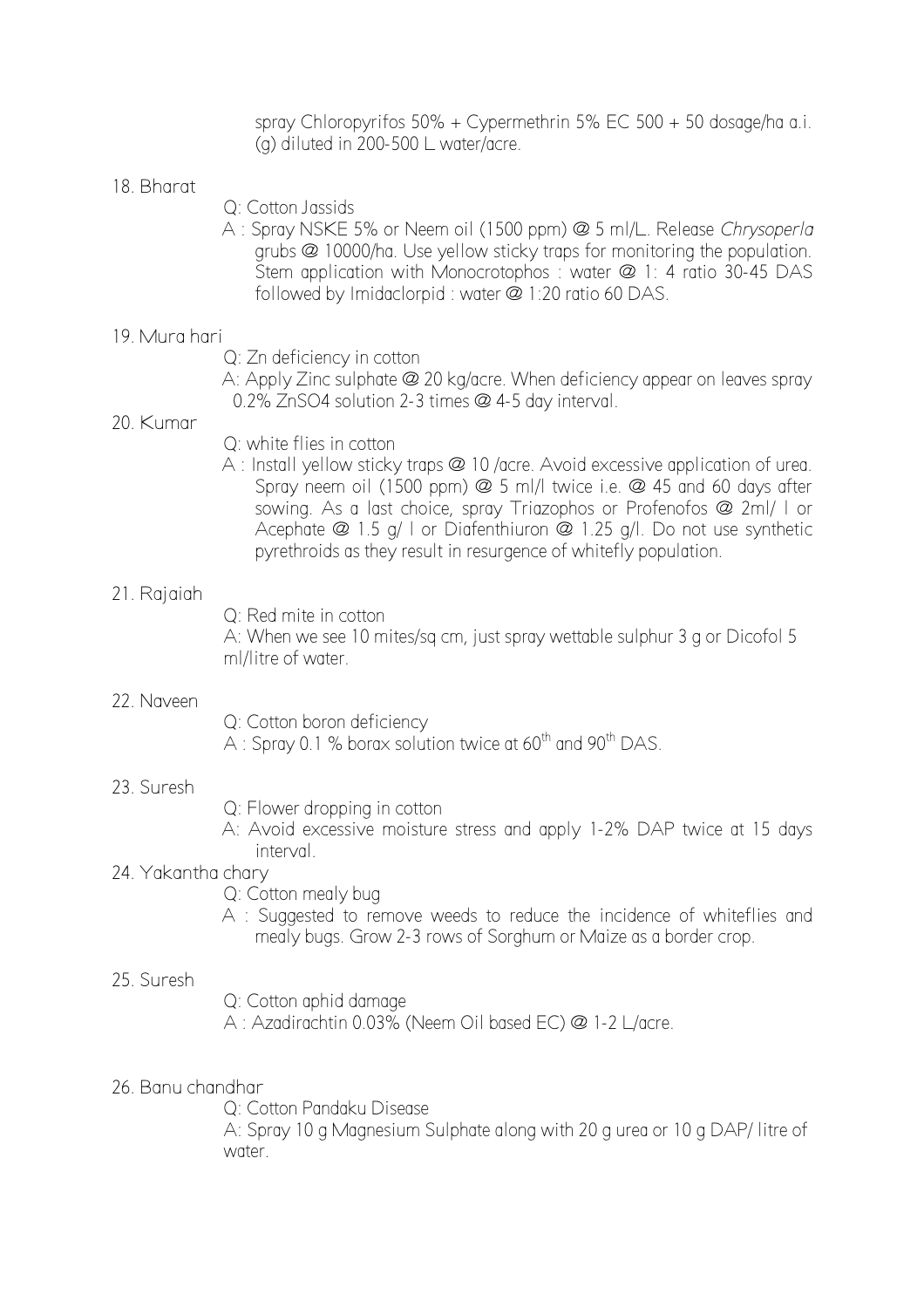#### 27. Raj kumar

- Q: Cotton thrips damage
- A: Spray acetamiprid 60 g or thiomethaxim 60 g/liter water
- 28. Prabhakar
	- Q: Root knot Nematode in Cotton
	- A: Keep the field weed free. Summer ploughing and/or soil solarization with polythene cover. Crop rotation with marigold, sugarcane, mustard, maize, jowar, wheat, barley, safflower, karela and custard apple in rotation with cotton. To grow *Crotalaria spectabilis* as trap crop for root knot nematode and uproot and plough after 35-40 days after sowing.
- 29. Srinu
- Q: Cotton *Cercospora* leaf spot
- A : Avoid dense crop. Soak the seeds in 40-50 ppm streptomycin solution before sowing. Spray 600 g Mancozeb or 600 g copper oxy chloride or propiconazole 200 ml/acre 2-3 times at 15 days interval.

### 30.Ravi

- Q: Cotton grey mildew
- A: Spray 3 g wettable Sulphur or 1 g carbendazim or benomyl per litre or by dusting 8-10 kg of Sulphur powder effectively controls the disease.

#### 31. Pavan

- Q: Cotton Root Grub
- A: Spray chloropyriphos 50% 500 ml/acre at the base of infected plants.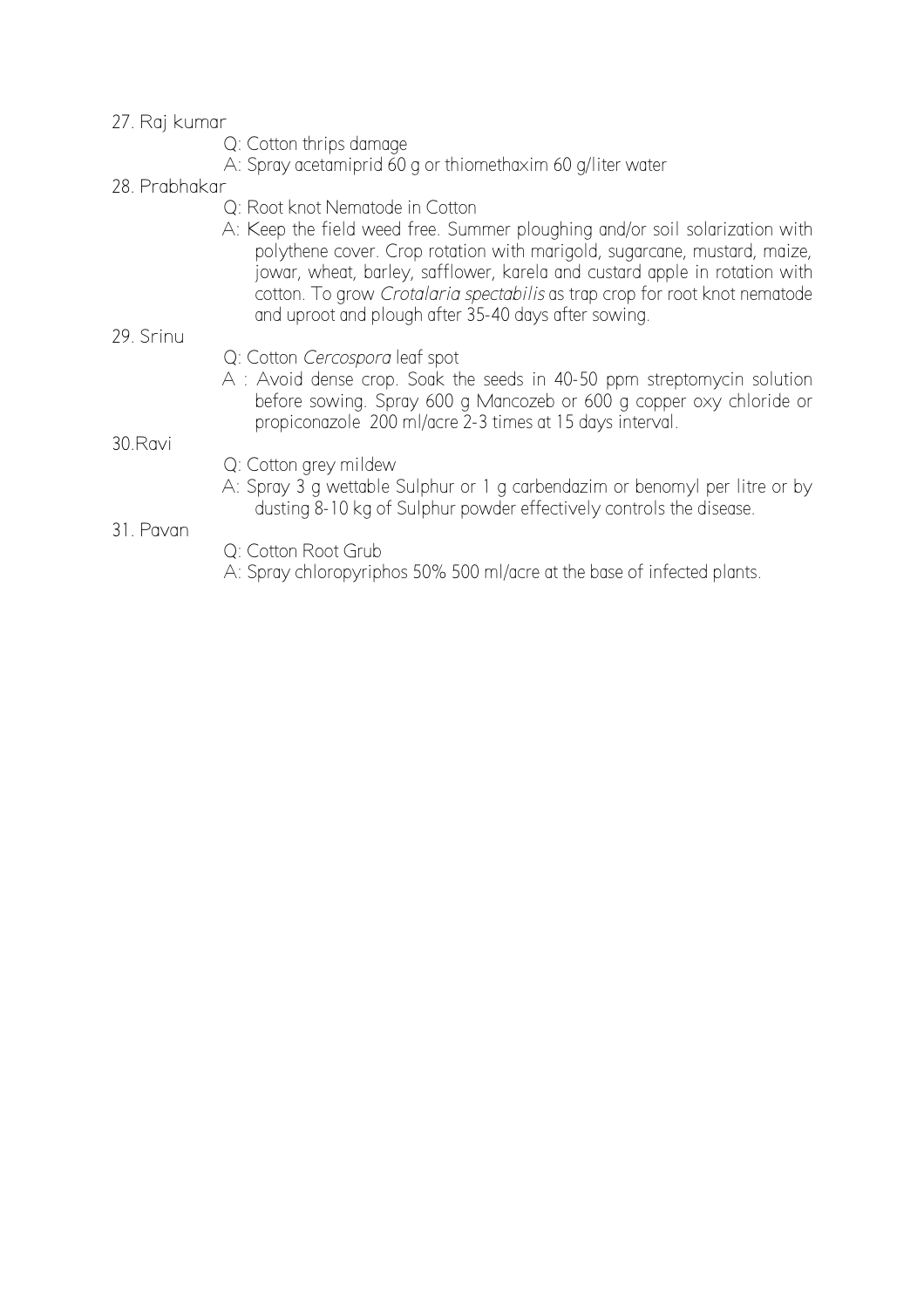# Kisan Call Center (KCC) **–** Frequently Asked Questions (FAQ)

# RICE: WARANGAL Dist. TS

# 1. Lachi Ram

- Q : Paddy leaf folder
- A: Open the folded leaf and observe the presence of larva. If the larva is there, spray acephate @ 1.5 g/ L water or chlorpyriphos @ 2.5 ml/L water. Use coir rope for dislodging the larvae on to kerosenised water (1 L of kerosene mixed on 25 kg soil and broadcast in 1 ha). Spray Chlorpyriphos 2.5 ml/L or Caratap hydrochloride @ 2 g/ L or Chlorantriniprole@ 0.3 ml/L of water. Apply chemicals as the last choice only after the pest population cross ETL.

# 2. Ramu

- Q : Paddy panicle mite
- A: Spray dicofol @ 5 ml/ /l or spiromesifen @1 ml / l of water

# 3. Anthaiah

- Q : Paddy weed management
- A : The crop should be maintained weed free especially till 45 DAT. Hand weeding at 20 and 40 days after transplanting in areas where sufficient manual labour is available .To overcome weed problem apply any one of the following herbicides keeping thin film of water. For nursery: Spray Butachlor @ 1.25 litres /acre (or) Pretilachlor + safener @ 600 ml /acre or Bispyriback sodium @ 100ml/acre. For Main field: Oxadiargyl @ 35 g (mixed with one litre of water) with in 3 to 5 days after transplanting or Bensulfuron methyl + Pretilachlor @ 4 kg /acre or Pyrazosulfuran ethyl @ 80-100 g/ acre 3-5 DAT. Spray 2,4- D SS @400 g / acre at 20-25 DAT to control broadleaved weeds or at to control both grassy and broad leaved weeds.

# 4. Mahender

- Q : Paddy stem borer management
- A: Clipping the tips of seedlings before transplanting reduces the carryover of eggs from the seedbed to the transplanted fields. Release *Trichogramma japonicum* and *T chilonis* @ 1 lakh/ha on appearance of egg masses / moth of yellow stem borer in the field. Mass trapping of yellow stem borer male moths by installing pheromone traps @ 8/ acre .At nursery stage : Apply carbofuran 3G @ 800 g ( 5 cents) one week before nursery pulling .At vegetative stage: Apply carbofuran 3% G @ 10 kg/ acre or spray cartap hydrochloride 50% SP @ 2 g/ l of water . At panicle initiation stage: Apply cartap hydrochloride 4 G @ 2 kg/ ac or cartap hydrochloride 50% SP @ 2 g/ L.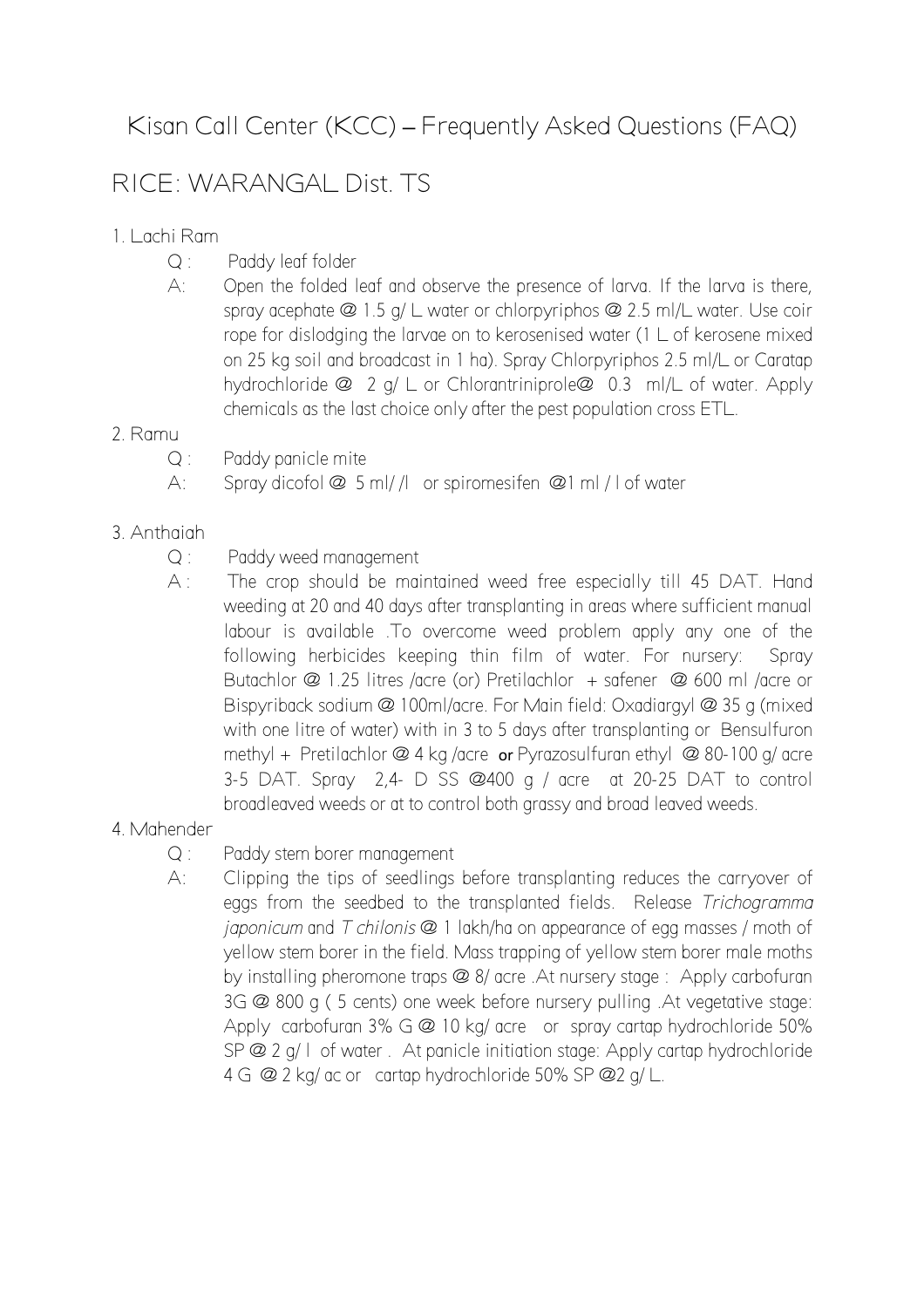- 5. Sathish
	- Q : Paddy brown plant hopper
	- A: The field should be drained for 3-4 days when heavy infestations occur. Avoid application of high dosages of nitrogenous fertilizers. Maintain 20 cm alley ways formations at every 2 m distance. Spray acephate @ 1.5g/ L or ethofenoprox @ 2 ml/ L or buprofezin @1.6 ml/ L of water.
- 6. Shyam sundar
	- Q : Sheath blight in paddy
	- A: Keep the field free from weeds. Spray validamycin @ 2ml/ L or hexaconazole @ 2 ml/ L or propiconazole @1 ml/ L of water at 15 days interval twice..
- 7. Srinivas
	- $Q:$  Sheath rot in paddy
	- A : Spray Carbendazim 50 % @ 1g/ L of water at panicle initiation stage and second spray 7 days after first spray.
- 8. Ramesh
	- Q : Paddy stem rot
	- A : Spray hexaconazole @ 2 ml/ L or validamycin @ 2 ml/ L or propiconazole @ 1ml / L or Carbendazim 1g/ L of water twice at 15 days interval.
- 9. Kumar
	- Q : Short duration varieties in paddy
	- A : Varaalu, Pradyumna
- 10. Mallesh
	- Q : Paddy suitable varieties for *kharif*
	- A : BPT 5204, RNR 15048, Siddi, , MTU-1010, Jagtyal sannalu, MTU-1001
- 11. Hussain
	- Q : Paddy new varieties
	- A : Telangana sona (RNR-15048), Batukamma (JGL-18047), Kunaram sannalu(KNM-118) Somanath (WGL-347).
- 12. Madhukar
	- Q : Paddy BPT varieties
	- A : BPT-1768 (Bapatla sannalu), BPT-3291 (Sona masoori), BPT-4358 (Surya), BPT-5204 (Sambha masoori)
- 13. Srinivas
	- Q : Paddy late kharif season varieties
	- A : Anjana, Jagithyala Sannalu, Katan dora sannalu, Jagthyala sambha, Ramappa, Seshava, Sheethal, Erramallelu, Tella hamsa, Sathya.

## 14. Chandraiah

- Q : Paddy suitable varieties for alkali soils
- A : Swarna, Somasheela, Vijetha , Seethal, Vikas.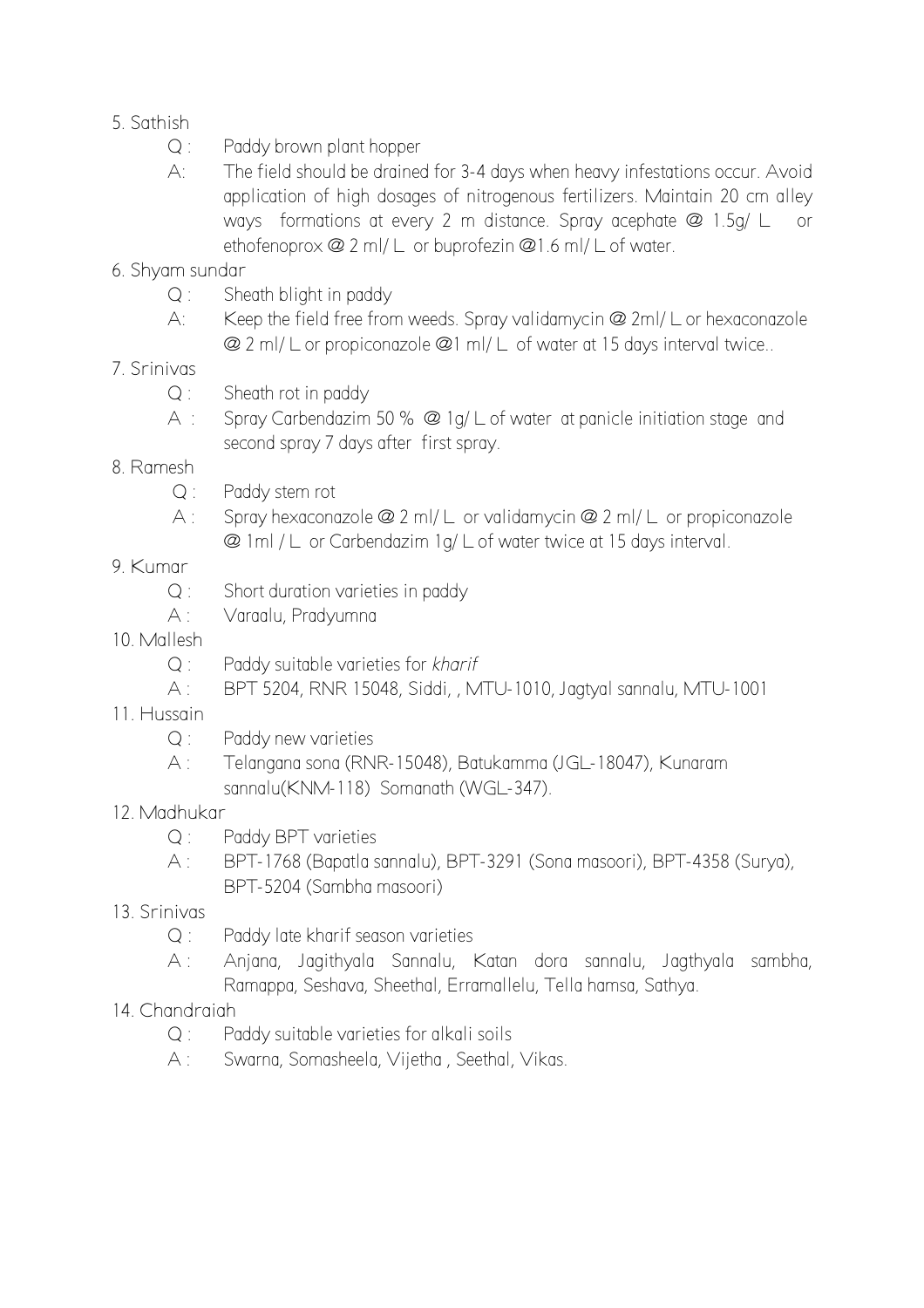# 15. Venkatesh

- Q : Paddy seed treatment
- A: Seed treatment with carbendazim 50% WP @ 2 g/kg seed or *Trichoderma*  /*Pseudomonas* @ 10 g/ kg of seed against r seed or soil borne diseases and carbosulfan 2 g/kg of seed against root knot nematodes.
- 16. Rajkumar
	- Q : Paddy nursery fertilizer management
	- A: Apply urea 2.2 kg + SSP 6.2 kg + MoP 1.75 kg for 5 cent nursery. Urea 2.2 kg as top dressing at 12- 14 DAS . In *rabi* nursery, apply double the dose of SSP and spray Zn So4 @ 2g/ L water.
- 17. Prasad
	- Q : Paddy seed rate/acre
	- A: Normal transplanting 20-25 kg/acre in 5 cent nursery, drum seeder 10-12 kg/acre, Machinery transplanting 10-12 kg/acre, broadcasting 12-15 kg/acre, direct seeding 15 kg/ acre, Aerobic rice 16 kg/acre, SRI 2 kg/ acre.
- 18. Mahender
	- Q : Fe deficiency in paddy
	- A: Spray 20 g of Ferrous Sulphate + 2 g of citric acid / litre water, 2-3 sprays at 5-day interval.
- 19. Raja ram
	- Q : Paddy Blast
	- A: Spray isoprothiolan @ 1.5 ml/ l or tricyclazole@ 0.6 g/ l . Alternate the chemical for effective management twice at 10- 15 days interval.
- 20. Someshwar
	- Q : Paddy Zn deficiency
	- A : Apply Zinc Sulphate @ 20 kg / ac. Deficiency in the standing crop can be corrected by spraying zinc sulphate @ 2 g /l of water repeated twice at 5 days interval.
- 21. Bopal
	- Q : Paddy storage pest damage
	- A: Treat the seed with *Acorus calamus* ( vasa rhizomes ) or neem seed powder @ 5 g/ kg seed before storage. Spray malathion @ 10 ml /liter or dichlorovos @ 7 ml /liter water in storage room and on gunny bags.
- 22. Krishna kumar
	- Q : Paddy fertilizer management in main field
	- A: Apply N, P<sub>2</sub>O<sub>5</sub> and K<sub>2</sub>O @ 120: 60: 40 kg /ha. Apply entire 'P<sub>2</sub>O<sub>5</sub>' & 'K<sub>2</sub>O' as basal while 'N' in three equal splits (Basal + Active tillering + Panicle initiation stage). In light textured soils apply ' $K_2O'$  in two splits-half at basal and half at panicle initiation along with  $2^{nd}$  top dressing of 'N'. Drain out the field before N topdressing and irrigate the field after 2 days only.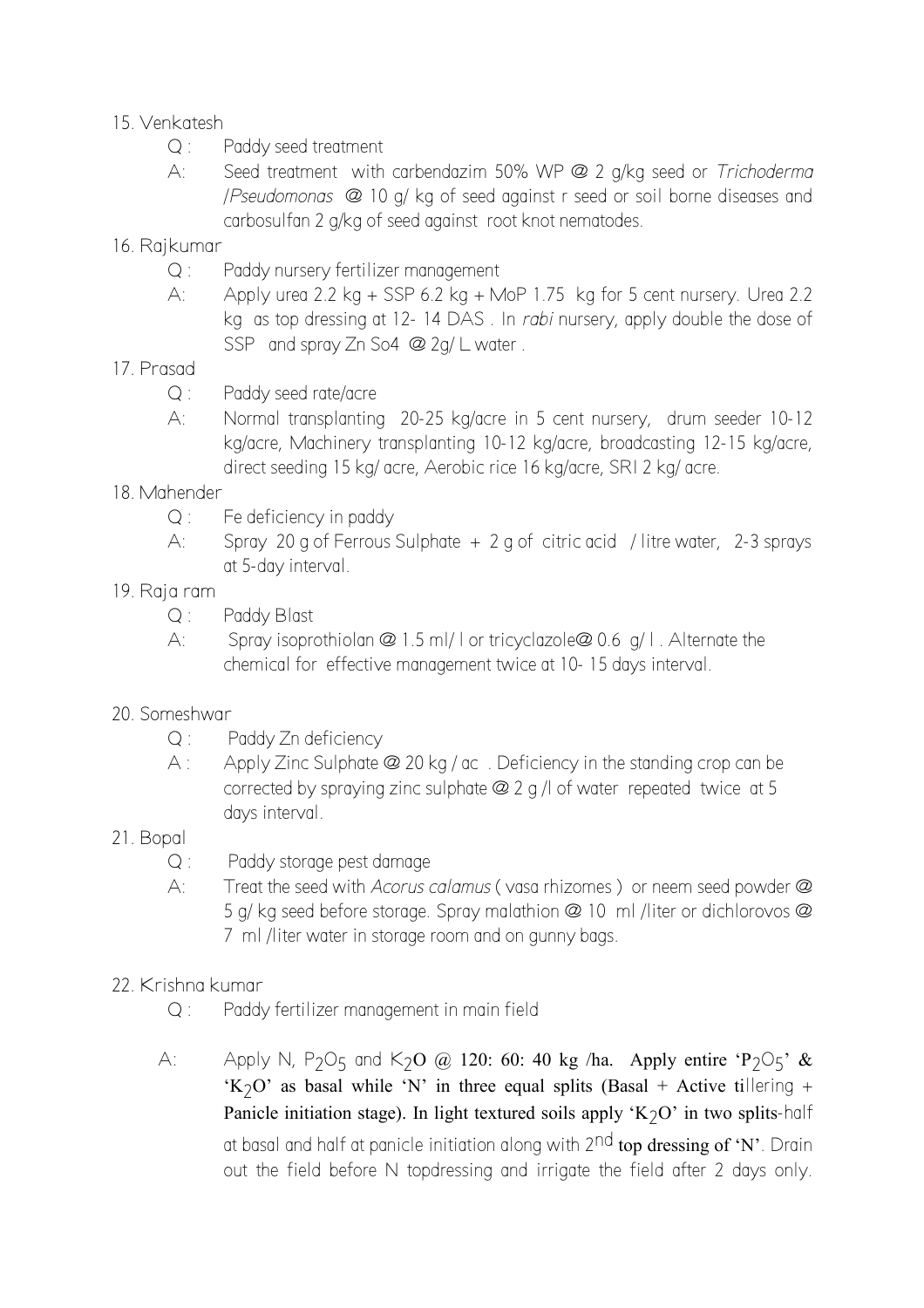Avoid top dressing of Phosphorus or Phosphorus containing complex fertilizers after 15 days of planting Apply Zinc Sulphate @ 50 Kg / ha to avoid Zn deficiency. Deficiency in the standing crop can be corrected by spraying zinc sulphate @ 2 g /L of water and repeat at 5 days interval depending on the severity of the problem. If Iron deficiency is noticed spray ferrous sulphate @ 20-25 g and citric acid @ 2-2.5 g/L of water, 2-3 sprays at 5-day interval..

# 23. Suresh

- Q : Paddy Bacterial leaf blight
- A : Spray Streptocyclin 100 to 150 ppm solution at early root stage. Second spray, if necessary before grain set. Reduce nitrogen application and apply if needed only small dose of N in more split doses.

## 24. Ramesh

- Q : Root knot nematode in paddy
- A : Rotation with the crops like sweet potato, sunflower, cowpea, sesamum, and onion. Soil application of carbofuran 3% CG @ 20 kg /ac

# 25. Sraavan

- Q : Paddy hispa damage
- A :. Clipping and destruction of the top three-fourths of the leaves of highly infested crops with eggs and grubs at the early vegetative stage can suppress populations. Spray Chlorpyriphos @ 2.5 ml/ l of water

### 26. Prasad

- Q : Paddy how many old seedlings used for transplanting
- A : At 4-6 leaf stage of 25-30 days old seedlings
- 27. Suman
	- Q : Seed dormancy in rice
	- A: Soak the seed in concentrated nitric acid @ 10 ml/litre of water for 24 hours for high dormancy varieties and in case of low dormancy varieties soak in conc. nitric acid @ 6.3 ml/ litre of water to break dormancy.

## 28. Prasad

- Q: Paddy sucking pest
- A : Spray Acephate @ 1.5 g/l of water

## 29. Venkateshwarlu

- Q : Sulphide injury in paddy
- A : Alternate wetting and drying and decrease water levels

### 30. Raju

- Q : Paddy gall midge
- A : Keep the field free from grassy weeds. Draining of rice fields for 5-7 days. Use only moderate amounts of nitrogen and potassium fertilizers and adopt split applications. Apply carbofuran @ 10 kg/acre at 10- 15 days after transplanting.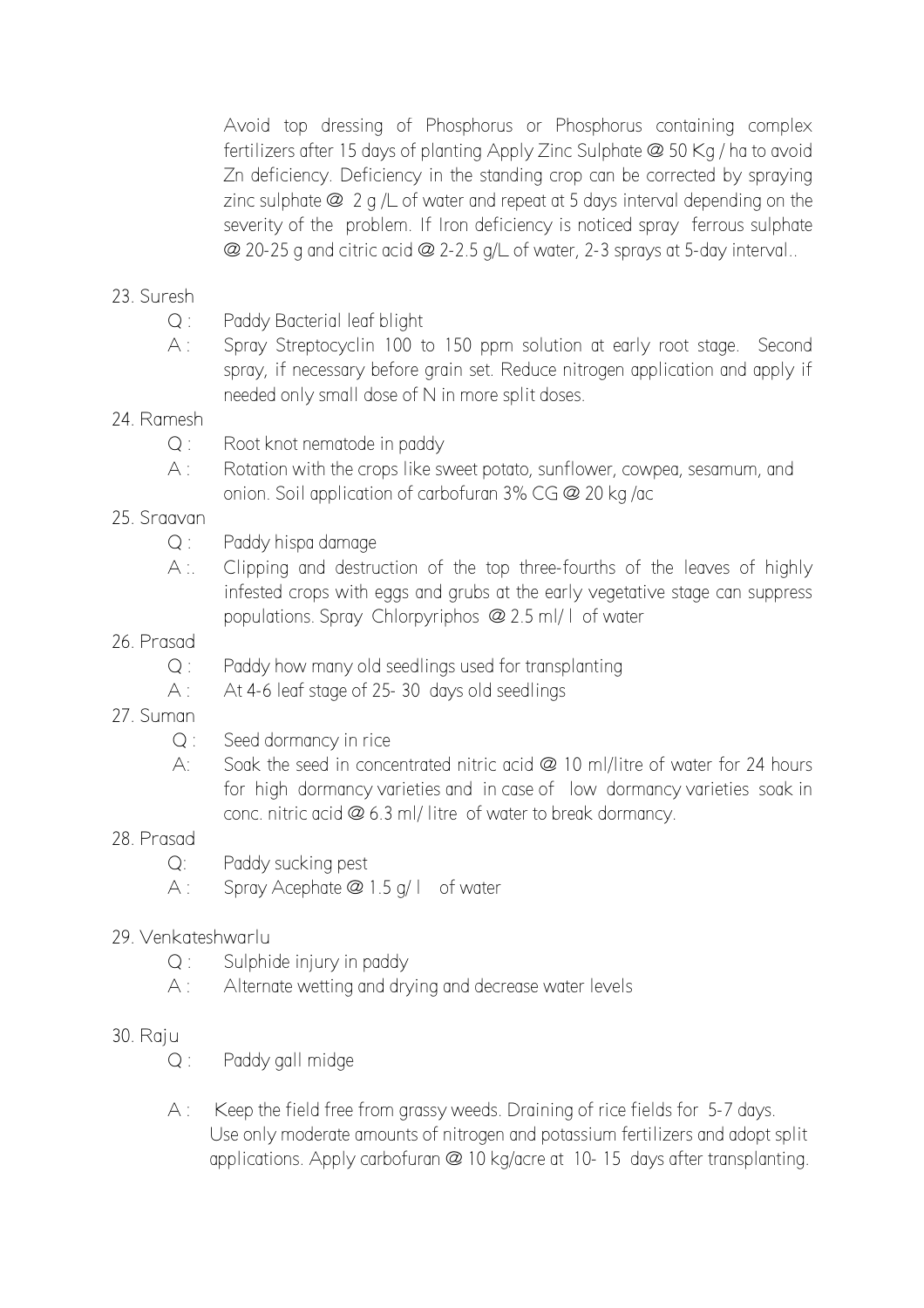## 31. Santosh

- Q : Paddy thrips
- A : Spray Fipronil @ 2 ml/l

# 32. Praveen

- Q: Paddy green leaf hopper
- A: Nitrogen should be applied at an optimal level. Keep the field free from grassy weeds. Spray Acephate @ 1.5 g/ l.

# All Crops: EAST GODAVARI Dist. AP

1. Srinivas, East Godavari dist , A.P

Q Paddy brown plant hopper

A: The field should be drained for 3 - 4 days when heavy infestations occur.

Avoid application of High dosages of nitrogenous fertilizers.

At vegetative stage: Spray Imidacloprid 70% WG @ 30-35 ml/ha or Imidacloprid 30.5% m/m SC @ 60-75 ml/ha or ethofenoprox 10% EC @ 500-750 ml/ha or acephate 75% SP @ 666-1000 g/ha or Buprofezin 25% SC @ 800 ml/ha. At flowering stage Spray of Imidacloprid 70% WG @ 30-35 ml/ha or Imidacloprid 30.5% m/m SC @ 60-75 ml/ha or Ethofenoprox 10% EC @ 500- 750 ml/ha or Acephate 75% SP @ 300-500 g/ha or Buprofezin 25% SC @ 800 ml/ha. Apply chemicals as the last choice only after the pest population cross ETL.

2. Venkatesh East Godavari dist, A.P

Q: Paddy seed treatment

A: Seed treatment (for diseases) with Carbendazim 50% WP @ 2 g/kg seed or Trichoderma/Pseudomonas @ 5-10 g/ha of seed for seed or soil borne diseases and Carbosulfan 2 g/kg of seed for root nematodes or as per local recommendations. In termites endemic areas, seed treatment with Chlorpyriphos 20% EC @ 10000 ml/ha along with 10% solution of gum arabica or imidacloprid 200 SL (20%) @ 0.25 litre/100 kg seed along with 10% solution of gum Arabica in 3.75 litre of water just before sowing.

3. Venkatesh, East Godavari dist , A.P

Q: Paddy weeds management at 15-20 days after transplanting A: Apply Cyhalofop-butyl 10% EC @ 0.75-0.80 l/ha @ 18-20 days after sowing in grassy weeds in direct seeded rice followed by one hand weeding given after 4-6 weeks.

4. Naresh and Rama lineswer rao, East Godavari dist , A.P

Q: Stem borer damage in paddy

A: Carbofuran 3% CG @ 10 kg/ac or Cartap hydrochloride 4% granules @ 18750 g/ha or Cartap hydrochloride 50% SP @ 400g/ac or Monocrotophos 36 % SL @ 250-500 ml/ac. or Chlorantraniliprole 60 ml per acre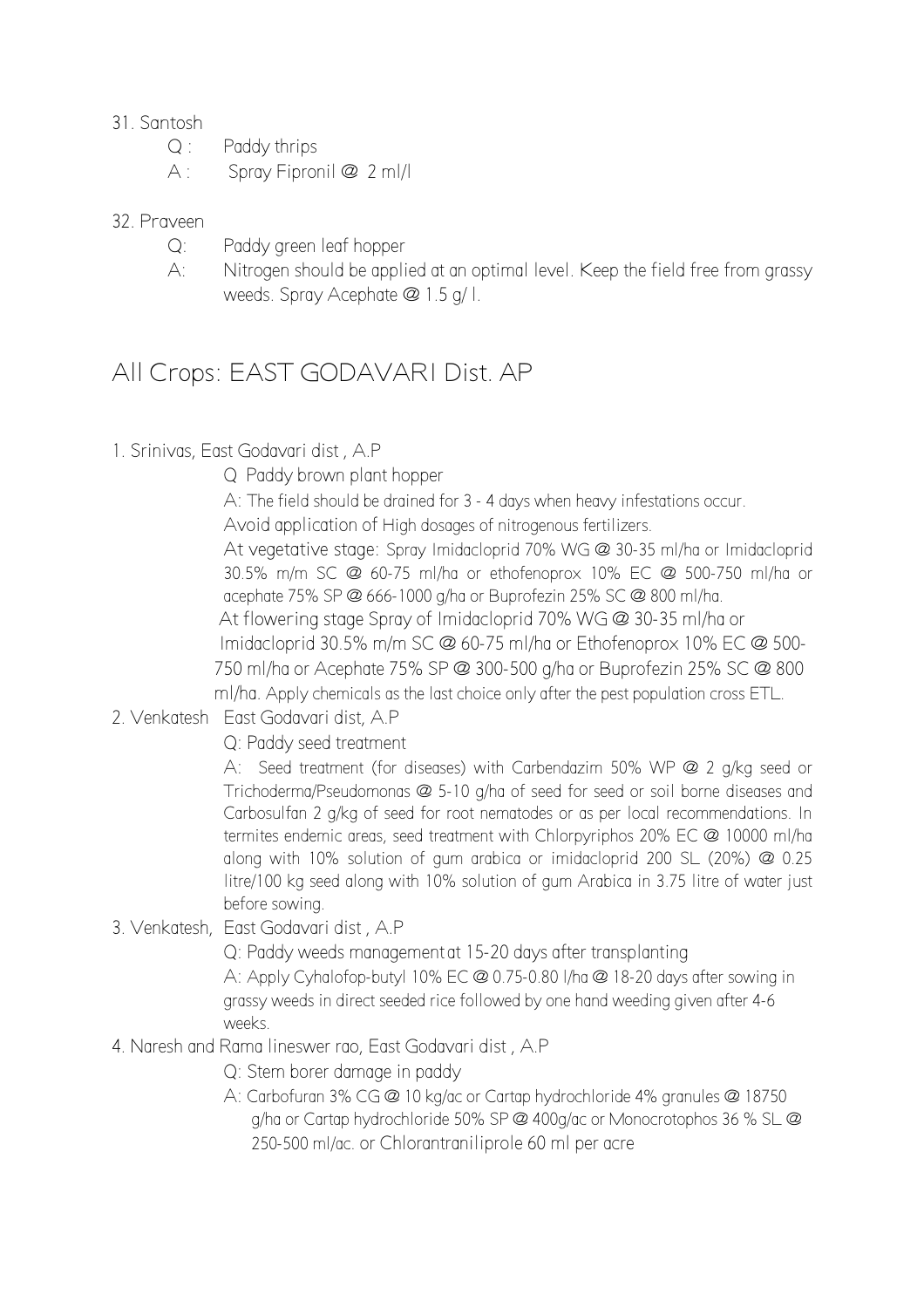- 5. Adinarayana and Raju, East Godavari dist , A.P
	- Q: Paddy leaf folder
	- A: Spray Chloripyriphos 500 ml/acre or Spray Carataphydrochloride 400 grams per acre or Spray Chlorantriniprole 60 ml/ac
- 6. Ramakrishna East Godavari dist, A.P
	- Q: Due to heavy rains how to overcome seed germination in paddy
	- A: Spray salt water solution 50 gram salt per one liter water
- 7. Suryanarayana, East Godavari dist , A.P
	- Q: Sheath blight in paddy

A: Apply Validamycin 3% L @ 2000 g/ha or Hexaconazole 5% EC @ 1000 ml/ha or Propiconazole 25% EC @750 ml/ha or Propiconazole 10.7% + Tricyclazole 34.2% SE @ 500 ml/ha.

- 8. Raju East Godavari dist, A.P
	- Q: Paddy short duration varieties
	- A: Varaalu, Pradyumna
- 9. Appa rao East Godavari dist, A.P
	- Q: Paddy false smut
	- A: Spray Propiconazole 200 ml per acre or Carbendazim 200 g per acre or Copper oxy chloride 500 g/ac
- 10. Venkateshwar rao, East Godavari dist , A.P
	- Q: Paddy panicle mite
	- A: Spray Profenophos 400 ml / acre or Dicophal 1000 ml/ac
- 11. Jaggarao, East Godavari dist , A.P
	- Q: Paddy Green Leaf Hopper
	- A: Nitrogen should be applied at an optimal level. Remove weeds in the field and on the bunds Spray Acephate 300 g/ac or Monocrotophas 440 ml/ac or Buprofezin 330ml per acre
- 12. Appalnaidu, East Godavari dist , A.P
	- Q : In Rabi, Fertilizer management in paddy
	- A: DAP -50 kg, 10 kg urea and potash 15 kg at basal stage and urea-90kg at
	- 2-3 times as per crop growth stages, potash-15 kg at panicle imitation stage .
- 13. Lingaiah, East Godavari dist , A.P
	- Q: Seed rate in paddy
	- A: General transplanting of paddy 20-25 kg/acre, Rice drum seeder 10-12 kg/acre for Machinery transplanting 10-12 kg per acre and for Aerobic rice 15-16 kg/ac seed rate of paddy.
- 14, Mallaieshwar rao East Godavari dist , A.P
	- Q : Fe deficiency in paddy
	- A: Apply 20 grams of Ferrus Sulphate and 2 grams of lime salt per 1 litre water.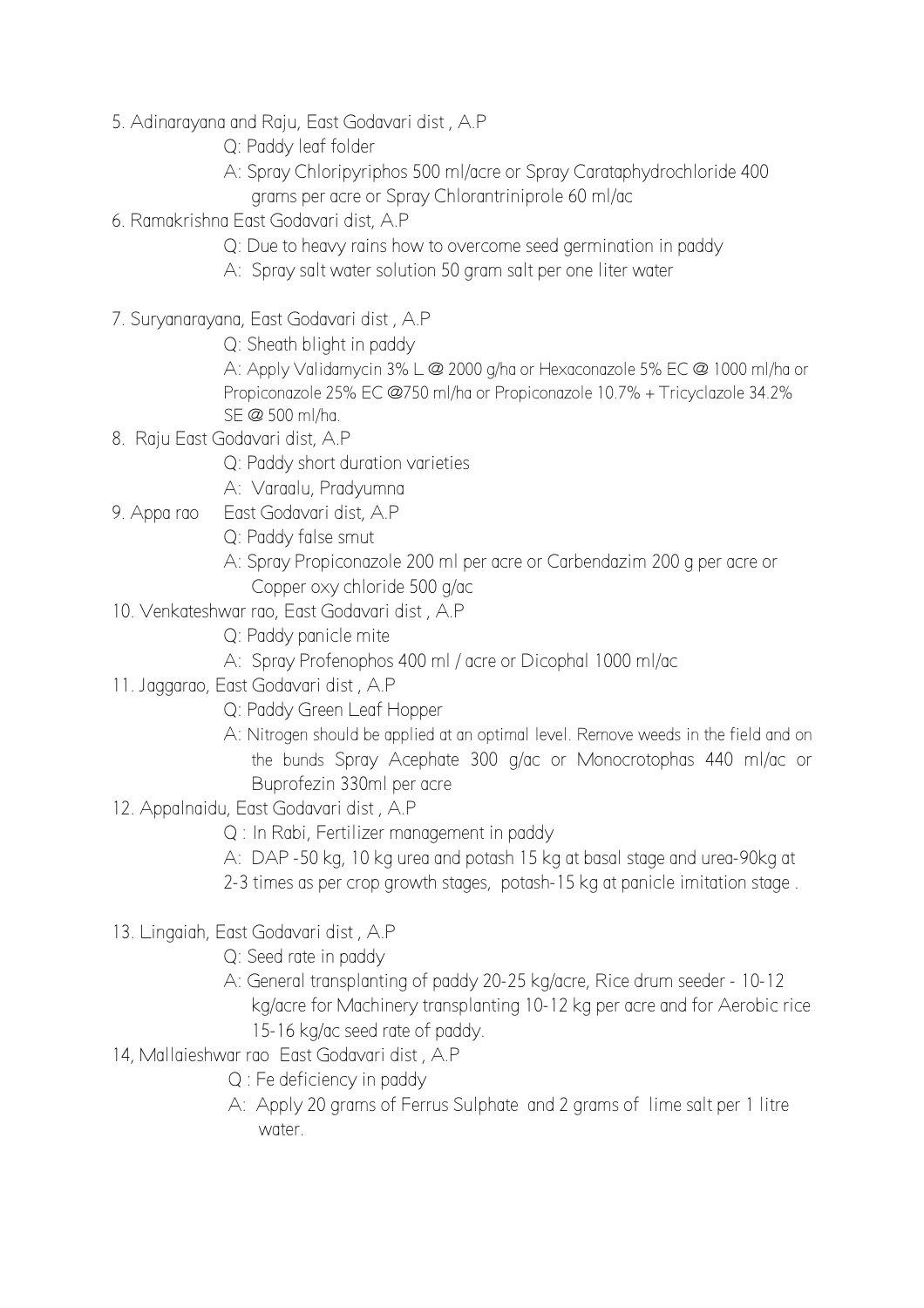15. Kumar, East Godavari dist , A.P

- Q: Seed dormancy in rice
- A: Use Nitric acid 10 ml in one liter water for more dormancy varieties and 6.3 ml Nitric acid in one liter for less dormancy varieties in paddy to break dormancy.

# MAIZE

- 1. Ashok East Godavari dist , A.P
	- Q :Maize dead heart or stem borer
	- A: Release Trichogramma chilonis egg parasitoid @ 1,60,000 /ha. on 7 and 15 days old crop and subsequently if required.
	- Removal dead hearts to reduce second generation infestation. OR
	- Spray Monocrotophas 320 ml/ac at 10-15 DAS and apply Carbofuran 3 G granules 3-4 kg/ac at 30-35 DAS in whorl of plants.
- 2. Srinivas, East Godavari dist , A.P
	- Q : Rabi fertilizer application in maize
	- A: 1 bag DAP, 30kg Urea and 20 kg potash at the time of sowing. 150 kg UREA in 3 splits at 30-35 DAS , 45-50 DAS and 60-65 DAS, 20 kg potash at 45-50 DAS.
- 3. Laxman, East Godavari dist , A.P
	- Q :Maize high yielding varieties
	- A: Maize high yielding varietie DHM 117, DHM 119
- 4. Sheshukumar East Godavari dist , A.P
	- Q :Sowing time maize.
	- A: 15thOctober 15<sup>th</sup> November. In Rice fallows December month
- 5. Suryanarayana East Godavari dist , A.P
	- Q : Maize weedicide at 20-30 days
	- A: Apply 2, 4-D sodium salt 500 g/acre
- 6. Dorababu East Godavari dist , A.P
	- Q : Pre Emergence weed management in maize
	- A: Spray Atrazine 800 -1000 g per ac
- 7 .Laxman East Godavari dist , A.P
	- Q: Maize tursicum leaf blight
	- A: Before sowing treat the seeds with Mancozeb 3 g/kg seed or Spray Mancozeb 500 g/ac

# REDGRAM

- 1. Venkata papaji East Godavari dist , A.P
	- Q : Redgram Pod Borer damage
	- A: Bacillus thuringiensis sero var kurstaki (3a, 3b, 3c) 5% w WP @ 400-500 g/acre in 200- 400 l of water Azadiractin 0.03% (300 ppm) neem oil based WSP @ 1000- 2000 g in 200-300 l of water/acre.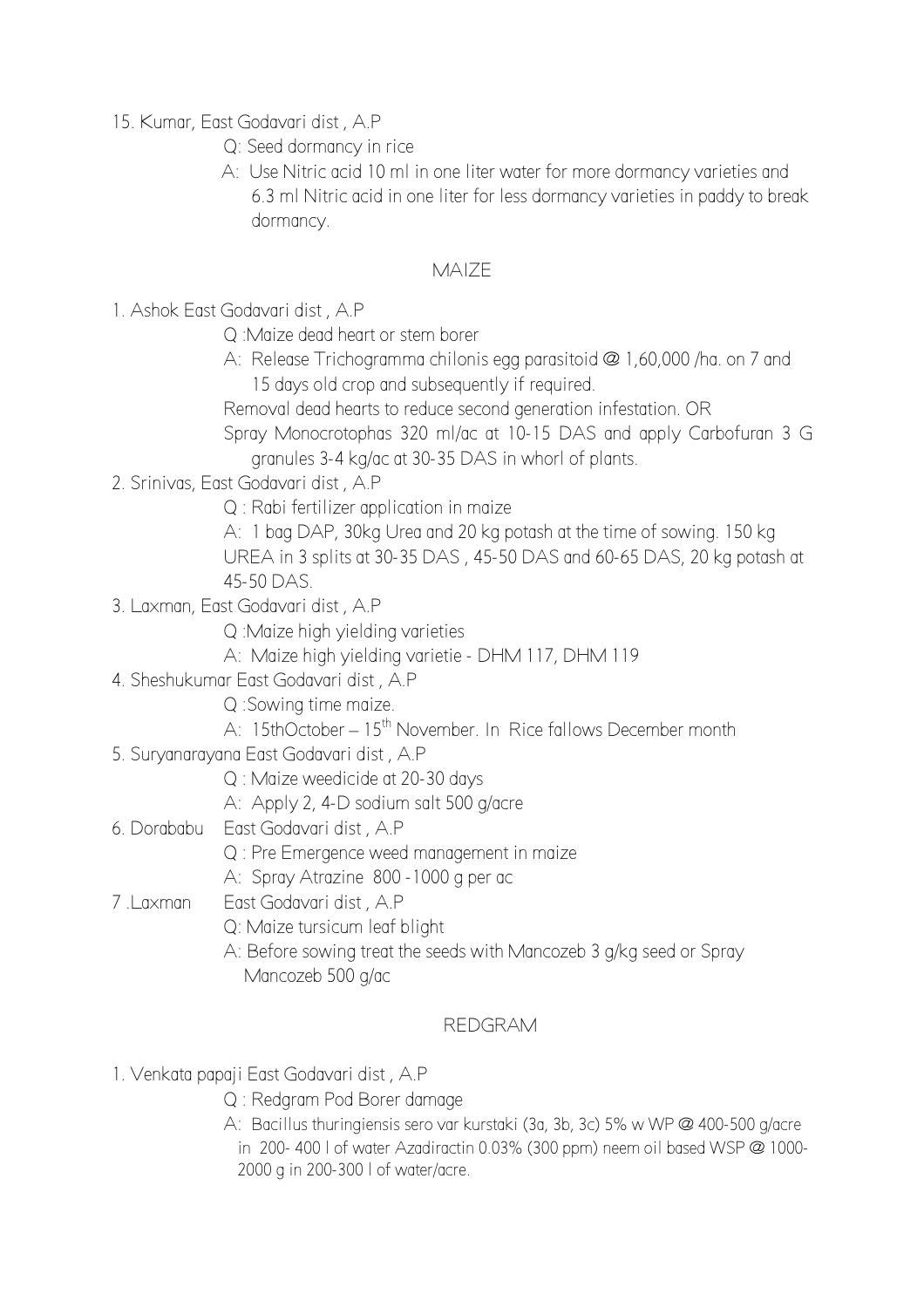Spray Indexcarb 200 ml or Spinosad 60 ml Clorantranilprole 60 ml per ac lambda-cyhalothrin 5% EC @160-200 ml in 160-240 l of water/ acre monocrotophos 36% SL @ 500 ml in 200-400 l of water/acre or quinalphos 20% AF @ 1000 ml in 300-400 l of water/acre or quinalphos 25% EC @ 560 ml in 200- 400 l of water/acre

- 2. Suresh East Godavari dist , A.P
	- Q : Flower drop in redgram
	- A: Spray the NAA 5ml per 20 liter of water
- 3. Venkateshwar rao East Godavari dist , A.P
	- Q : Red gram sowing time
	- A: September15 to October 15
- 4. Ramakrishna East Godavari dist , A.P
	- Q: Red gram leaf folder
	- A: Spray Monocrotophas 300 ml or Quinophas 400 ml per acre

## GREENGRAM

- 1. Veeru East Godavari dist , A.P
	- Q : Green gram white fly control

A; Set up yellow sticky traps 15 cm above the canopy for monitoring whiteflies @ 4-5 traps/acre, Spray Monocrotophas 300 ml/acre or Acetamipride 40 g/ac , Phorate10%CG @4Kg/acre

- 2. Babu East Godavari dist , A.P
	- Q : Green gram helicoverpa damage
	- A: Spray crude NSKE 5% or Azadirachtin 0.03% (300 ppm) Neem oil based WSP @ 2500 to 5000 ml /ha at pre-flowering stage at 15 days interval. Spray Bacillus thuringiensis var. kurstaki (HD-1, serotype 3a, 3b or H-3a, 3b, Strain -52 or 0.5% WP serotype 3a, 3b, 3c, Strain DOR Bt-1) against Pod borer @1 Kg/ha. Spray Chlorantraniliprole 18.5% SC @ 40 ml in 200 l of water/ acre , Spray Phenthoate 50% EC @ 800 ml in 200-400 l of water/ acre, Spray Thiodicarb 75% WP @ 250-300 g in 150-200 l of water/ acre , Spray Flubendiamide 39.35 % M/M SC @ 40ml in 200 l of water/acre
- 3. Manikanta East Godavari dist , A.P
	- Q : Post emergence weed management green gram
	- A: Apply Fenoxaprop-p-ethyl 9.3% w/w EC (9% w/v) @ 250-300ml/acre in 150 to 160 litre water at 15-20 DAS or Propaquizafop 10% EC @300- 400ml/acre in 200 to 300 litre water or Quizalofop-ethyl 5% EC 300- 400ml/acre in 200 litre water
- 4. Samba shiva rao East Godavari dist , A.P
	- Q :Thrips in greengram
	- A: Use blue sticky traps @ 4-5 trap/acre Spray Fipronil 400 ml/acre
- 5. Raja rao East Godavari dist , A.P
	- Q : Green gram seed treatment
	- A: Treat the seed with Imidaclopride or Monocrotophas 5 ml per kg seed to control sucking pest infestation in early stages and seed rate is 10-12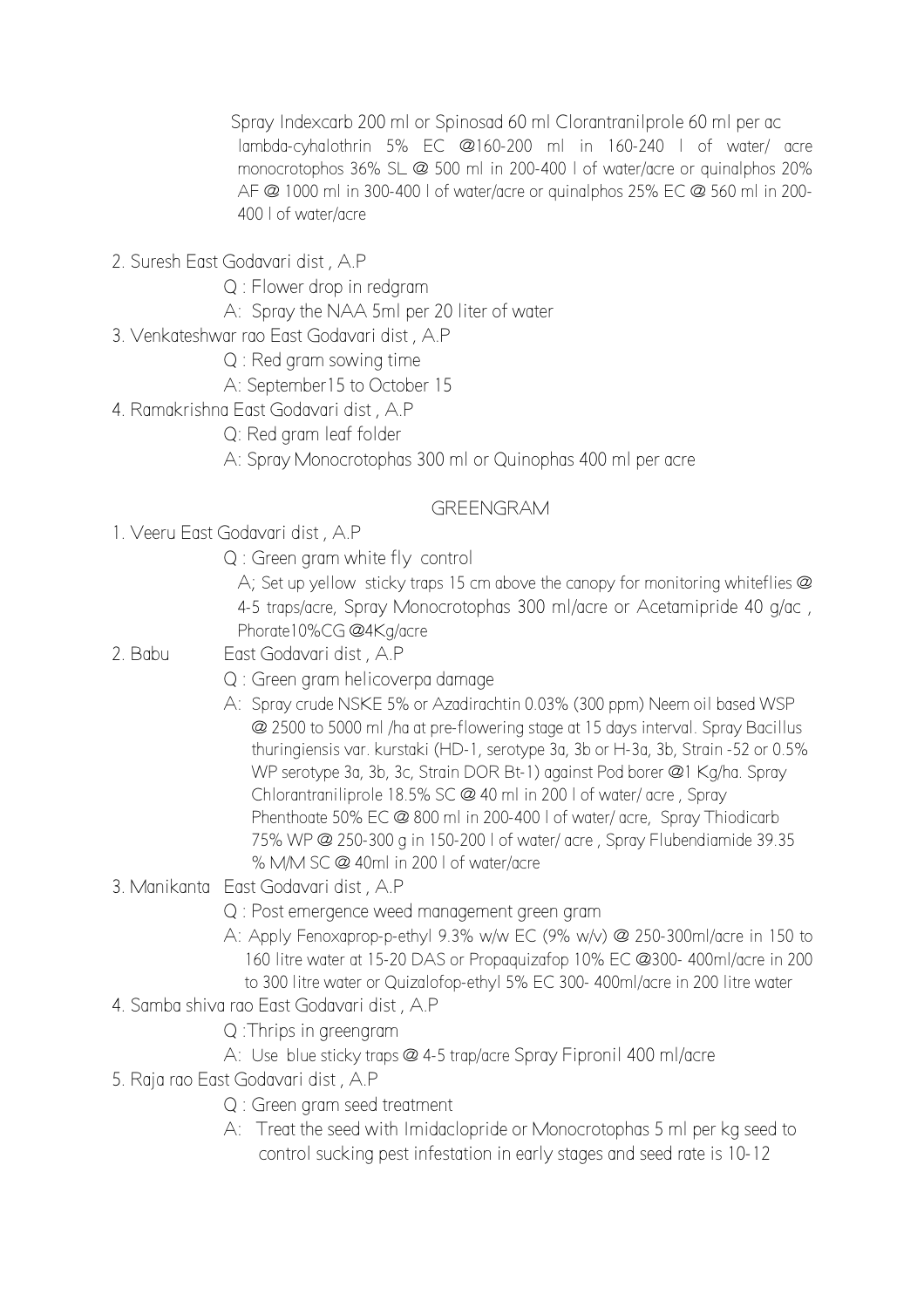kg/acre. Seed treatment should be done with, Trichoderma spp. (8-10 g/Kg seed) and Rhizobium spp., AMF/PSB cultures each @ 30 g/Kg seed.

# BLACKGRAM

- 1. Sathi babu East Godavari dist , A.P
	- Q : Black gram varieties
	- A: Black gram varieties LBG 645, LBG 648, LBG 685, LBG 752
- 2. Raja rao East Godavari dist , A.P
	- Q: Sowing season of black gram
	- A: October, November to December first week in rice follow fields.
- 3. Nagesvar rao, East Godavari dist , A.P
	- Q : white flies in black gram
	- A: Set up yellow sticky traps 15 cm above the canopy for monitoring whiteflies @ 4-5 traps/acre, Spray Monocrotophas 300 ml/acre or Acetamipride 40 g/ac , Phorate10%CG @4Kg/acre
- 4. BaBulreddy, East Godavari dist , A.P
	- Q : Black gram spodoptera damage
	- A: Spray Chlorantraniliprole 18.5% SC @ 40 ml in 200 l of water/ acre , Spray Phenthoate 50% EC @ 800 ml in 200-400 l of water/ acre, Spray Thiodicarb 75% WP @ 250-300 g in 150-200 l of water/ acre , Spray Flubendiamide 39.35 % M/M SC @ 40ml in 200 l of water/acre , Spray Lufenuron 5.4% EC @ 240 ml in 200 l of water/ acre
- 5. Srinivas East Godavari dist , A.P
	- Q : black gram seed treatment

 A: Treat the seed with Imidaclopride or Monocrotophas 5 ml per kg seed to control sucking pest infestation in early stages and seed rate is 10-12 kg/acre followed by Seed treatment should be done with, Trichoderma spp. (8- 10 g/Kg seed) and Rhizobium spp., AMF/PSB cultures each @ 30 g/Kg seed.

- 6. Swamy, East Godavari dist , A.P Q:Blackgram powdery mildew A: Spray Penconazole 10% EC@ 20ml diluted in 200 l of water/acre,
- 7. Ramana, East Godavari dist , A.P
	- Q : Seed rate in black gram
	- A: 6-8 kg seed rate in drylands and in rice follows 10-12 kg per ac.

## BENGALGRAM

- 1. Ramesh, East Godavari dist , A.P
	- Q : Bengalgram varieties
	- A: JG-11, ICCC-37, Nandyala Shanaga-1
- 2. Nagayya, East Godavari dist , A.P
	- Q : Weed management in bengal gram
	- A: Spray pendimethalin 1-1.25 liter per acre within 48 hours after sowing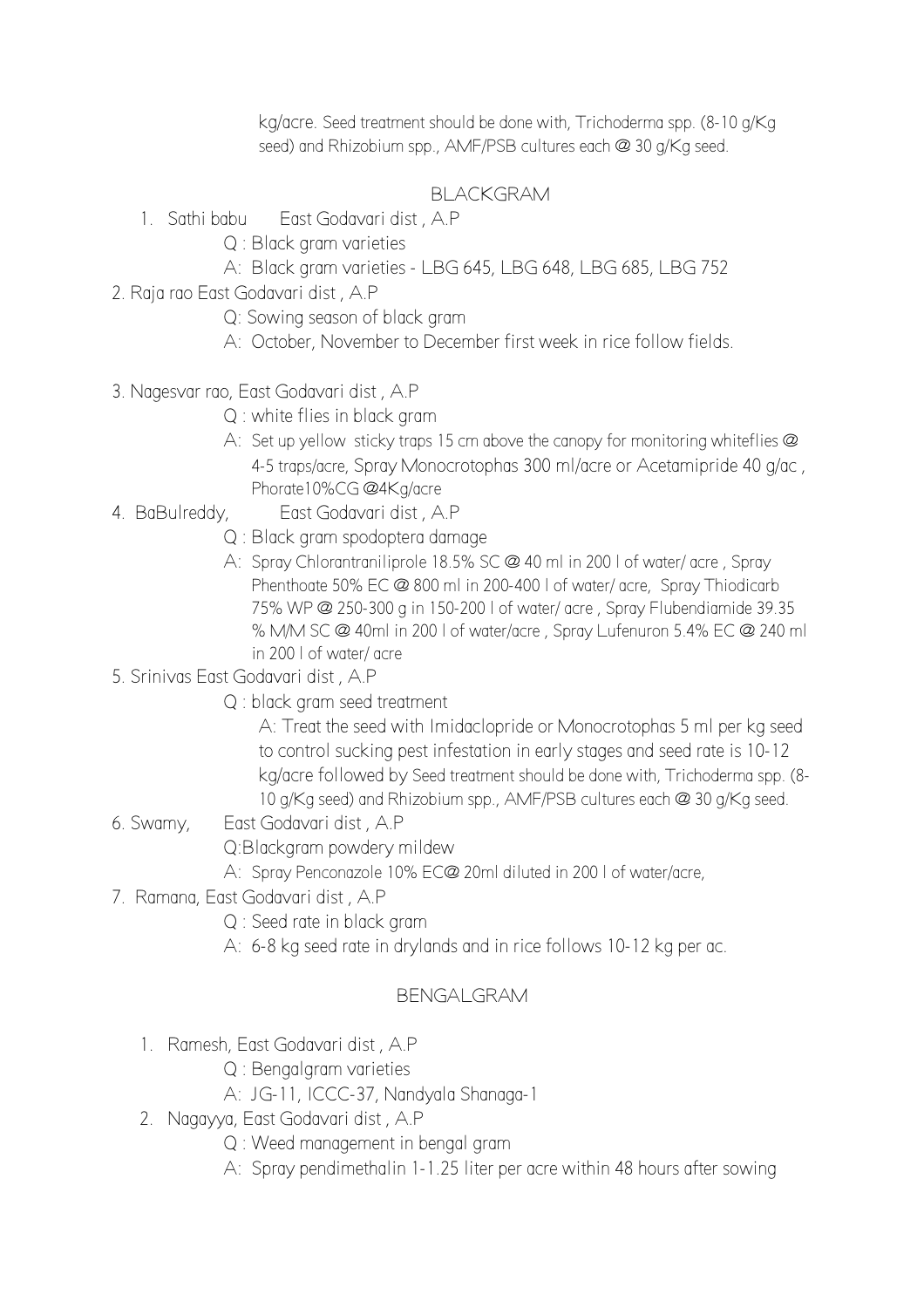- 3. Rajaiah, East Godavari dist , A.P
	- Q : Bengalgram pod borer
	- A: HaNPV 250 LE (POB 5x1011/ml)/ha or Bt. var kurstaki 1kg/ha or NSKE 5% or neem oil 0.03% (3000 ppm). Beauveria bassiana @ 3 kg/ha. Chemical control Spray Chlorantraniliprole 18.5% SC @ 0.15ml/l or Emamectin benzoate 5 SG @ 0.2g/l, or Novaluron 10 EC @ 1.5ml/l or Chlorpyriphos 20 EC @ 0.05% ( 3.5ml per litre of water)

### GROUNDNUT

- 1. Chinna rao, Fast Godavari dist, A.P.
	- Q : Leaf folder in groundnut
	- A: Spray Acephate 300 g or flubendamide 40 ml or quinolphas 400 ml Chloropyriphos 500 ml / ac
- 2. Raju, East Godavari dist , A.P
	- Q: Fe deficiency in ground nut
	- A: Spray Ferrous sulfate one kg and 200 grams citric acid per acere twice in a week.
- 3. Naga raju East Godavari dist , A.P
	- Q :Tikka leaf spot in ground nut
	- A: Spray hexaconazole 400 ml or tebuconazole 200ml or chlorothalonil 400 g per acre

#### SESAMUM

- 1. Suri babuEast Godavari dist , A.P
	- Q : Sesame seed rate
		- A: 2.5 kg: kg/acre

## COTTON

- 1. Ram babu East Godavari dist , A.P
	- Q : flower drop in cotton.
	- A: Spray NAA 4.5 ml/20 litre
- 2. Sitharamayya East Godavari dist , A.P
	- Q :Cotton black arm

 $A^{\cdot}$ 

Spray chemicals (Streptomycin Sulphate 90% + Tetracyline Hydrocloride 10% SP). Streptocycline 25-40 ppm to thrice - Before flowering, after flowering and twenty days after second spray

- 3. Vera venkata sathya narayana and Suresh East Godavari dist , A.P
	- Q : Cotton sucking pest
	- A:

Growing refugia (for Bt cotton). Two border rows of non-Bt along with Bt Cultivars. Monitoring pest and natural enemy population on attractant/ trap & inter crops.

Spray of neem based insecticides as initial sprays (Azadirachtin 0.03% (300 ppm) Neem Oil Based WSP @ 2.5-0.5 l/ha)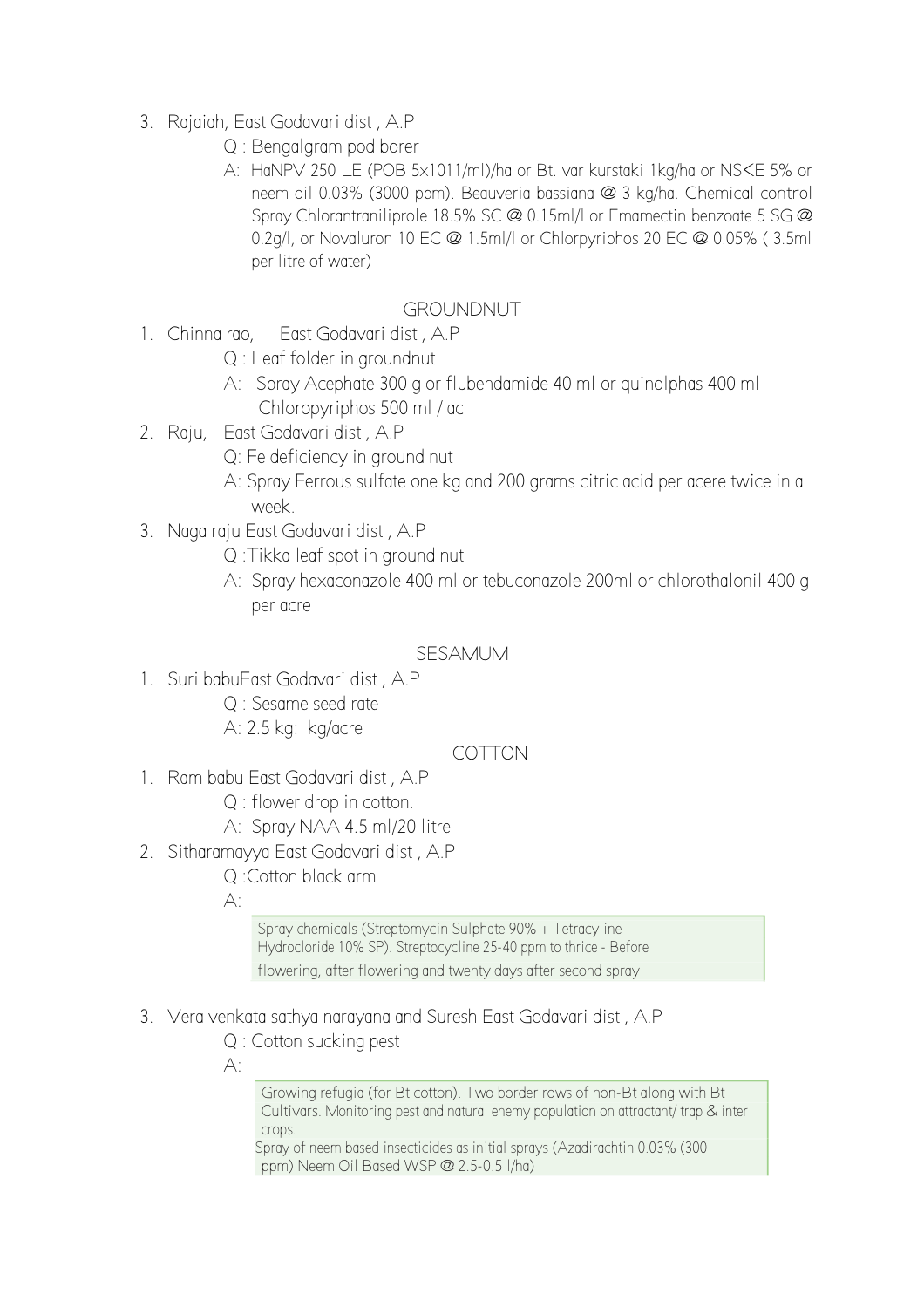Spray Fipronil 400 ml/acre or Monocrotophas 320 ml/ ac or Difenthrion 40 g/ac or Acephate 300 g/ac or neem oil application @ 5ml/l of water

- 4. Swami East Godavari dist , A.P
	- Q : About management of the cotton mealy bug
	- A: Spray profinophos 600 ml per acre and add surff, tritan or sandofit
- 5. Vera venkata sathya narayanaEast Godavari dist , A.P
	- Q : Cotton red mite
	- A: Spray wettable sulphur 600 g per acre or Dicophal 1000 ml/ac
- 6. Satyanarayana East Godavari dist , A.P
	- Q : Cotton white fly
	- A: Use yellow sticky traps for monitoring population , Spray Fipronil 400 ml/acre or Monocrotophas 320 ml/ ac or Difenthrion 40 g/ac
- 7. Swami East Godavari dist , A.P
	- Q : Powdery mildew infestation in cotton
	- A: Spray carbendazim 200 grams or wettable sulphur 600 g per acre
- 8. Durga prasad East Godavari dist , A.P
	- Q : Boron deficiency problem in cotton crop
	- A: Spray of borax 1.5-2 grams per litre water
- 9. Suresh East Godavari dist , A.P
	- Q : Mg deficiency problem in cotton crop
	- A: Spray of Mgso4 5 grams per litre water twice in a week.

# MANGO

- 1. Vigneshwar rao East Godavari dist , A.P
	- Q :Mango leaf webber control measures
	- A: Mechanical removal of infested webs by leaf web removing device and burning them Spray Monocrotophas 330ml or quinolphas 400 ml per acre or Lambda-cyhalothrin 5% EC @ 0.5-1.0 ml/ lof water
- 2. Chantibabu East Godavari dist , A.P
	- Q: mango hopper damage
	- A: Application of bio-agents, Metarhiziumanisopliae@ 1x 108 cfu/ml or Beauveriabassiana@ 108 cfu /ml on tree trunk once during off season and twice at 7 days interval during flowering season. Buprofezin 25% SC @ 1.25ml/ l of water, 5-15 l per tree , Deltamethrin 2.8% EC @ 0.03-0.05% (0.33 to 0.5 ml / lit) Asperspray field requirement , Dimethoate30% EC @ 990-1320 ml in 600-800 l of water/acre , Imidacloprid17.8% SL @ 0.3ml / lit.
- 3. Vishnuchakram, East Godavari dist , A.P
	- Q :Mango powdery meldew
	- A: Prune diseased leaves and malformed panicles harbouring the pathogen to reduce primary inoculum load. Hexaconazole 5 % SC @ 0.2%or 200ml/100 lt. water Asrequired depending on size of tree and plant protection equipment used. Penconazole 10% EC@50ml/100Lt. water50ml/100Lt. water, 10 l/tree , Sulphur 55.16 % SC@ 0.30%or300 ml/100Lt. water as required. Dinocap 48% EC @ 5 g in 10 l of water/tree, Azoxystrobin 23% SC @ 100 ml (0.1%)/100 l of water depending on the size of the tree canopy.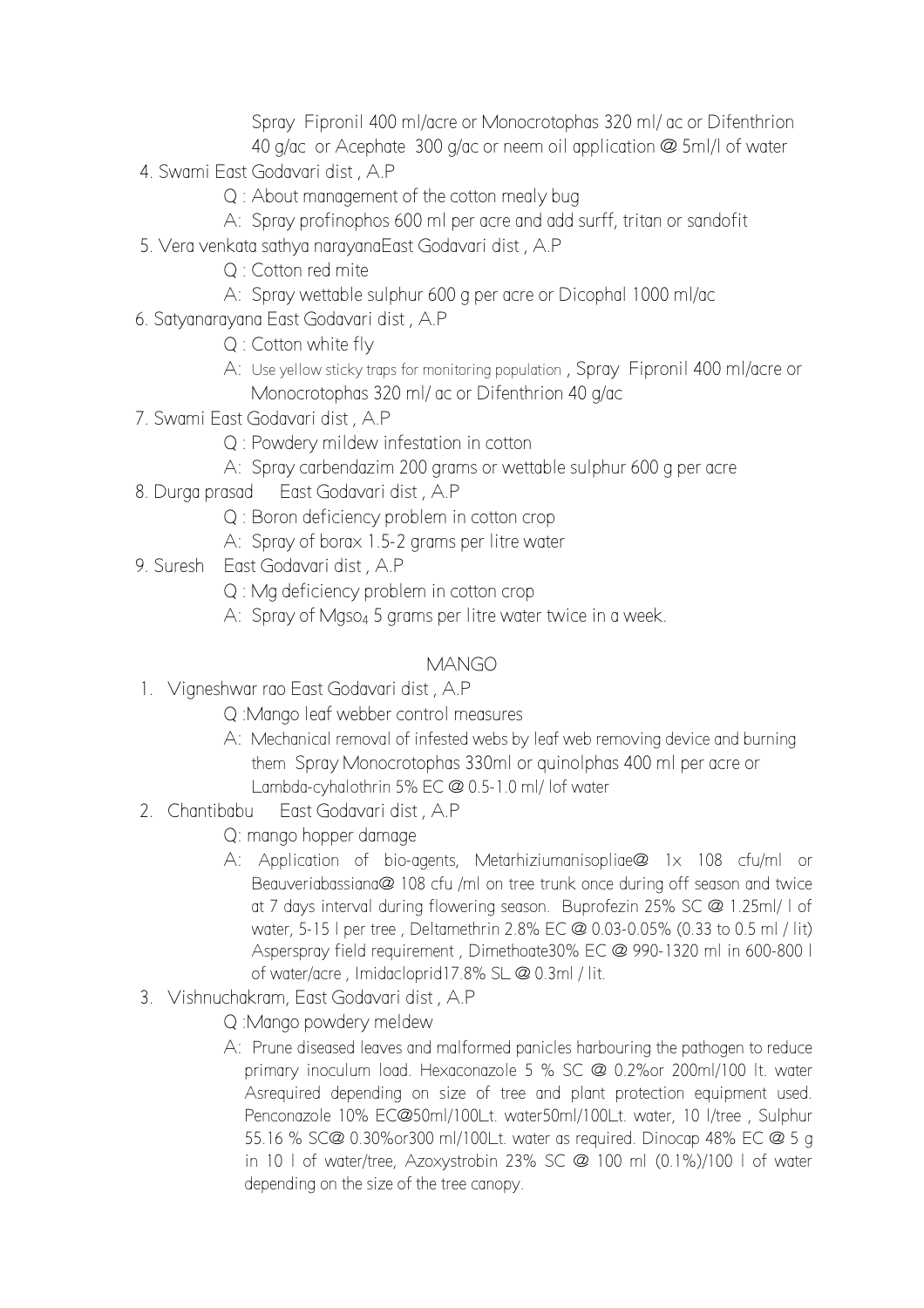- 1. Purushottam East Godavari dist , A.P
	- Q :Banana spodoptera litura
	- A: Spray spinosad 75 g /200 liter of water
- 2. Jagannadh East Godavari dist , A.P
	- Q : Banana nutrient management
	- A: Application of 25% N as farmyard manure and 1 Kg. neem cake is benefi cial. Apply 100 g of N/plant as top dressing in three equal split doses 60, 90 and 120 days after planting. In acidic soils, triple superphosphate or diammonium phosphate is recommended. Application of 100 g K in two splits during vegetative phase should be done. Application of 200-300 g K2 O is recommended depending upon the cultivar. Micronutrients: Combined foliar application of ZnSO4 (0.5%), FeSO4 (0.2%), CuSO4 (0.2%) and H3 BO3 (0.1%) applied at 3, 5 and 7 months after planting helps to increase yield and quality of banana.
- 3. Nanaji East Godavari dist , A.P
	- Q :Banana sigatoka leaf spot management

 $\overline{A}$ : Removal and destruction of the affected leaves. Prevent water accumulation around the plant and go for periodical weeding. Mancozeb 75% WP @600-800 g in 400 l of water/acre. Propiconazole 25% EC @ 0.1% (100 ml/100 l water.) in 200-400 l of water/acre. Copper oxychloride 50% WP @ 1Kg in 300-400 l of water/acre

# CITRUS/ACID LIME

- 1. Srinu East Godavari dist , A.P
	- Q :Citrus -termite attack
	- A: Spray Chloripyriphos 5ml/liter on infected plant parts or apply methyl parathion 2% dust around the plants and mix the soil .
- 2. Venkatesh East Godavari dist , A.P

Q :Phythopthora gummosis in acid lime.

- $\forall$ : Disease spread can be controlled by removing diseased bark and a buff er strip of healthy, light brown to greenish bark around the margins of the infection. Use of resistant rootstocks and avoiding contact of water with the tree trunk by adopting ring method of irrigation are effective. Aureofungin 46.15% w/v. SP @ 300 (1%) gm /ml/acre
- 3. Venkatesh East Godavari dist , A.P
	- Q : Root rot in citrus

 A: To drench with copper oxy chloride 3 gram/liter water or carbendazim 2 gram /liter water or mancozeb m-45 2.5 gram/liter water

## PAPAYA

- 1. Anand kumar East Godavari dist , A.P
	- Q : Powdery mildew problem in papaya
	- A: Spray wettable sulphur 600 grams per acre or dinocap 1 milli liter/liter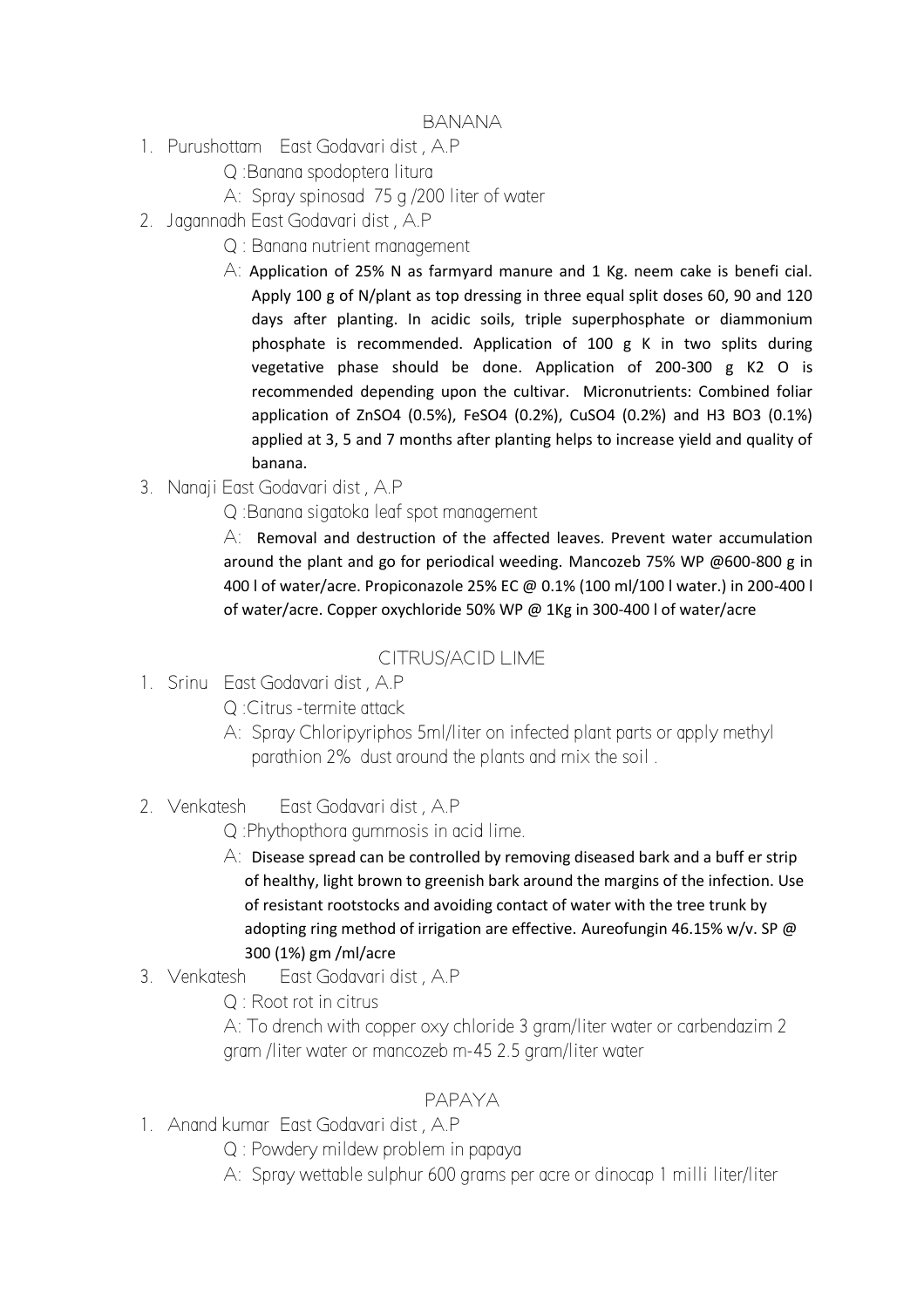water or hexaconazol 2 milli liter / liter water

2. Sri ram Krishna, East Godavari dist , A.P

Q :Spacing in papaya

A:  $1.8 \times 1.8$  meters spacing in papaya

# COCONUT

- 1. Suri babu East Godavari dist , A.P
	- Q : Coconut boran problem
	- A: Soil application of borax 100 gram/plant
- 2. Puroshatham East Godavari dist , A.P
	- Q : coconut fertilizers application details 5 years plants

A: apply 1/2 kg urea , 1 kg SSP , 2 1/2kg murate of potash for >5 years plants

# CASHEWNUT

- 1. Ramaraju East Godavari dist , A.P
	- Q : Cashew nut tea mosquito bug

A: Remove alternate hosts such as neem, guava, cocoa, mahogany, cinchona, cotton, apples, grapes, drumstick, black pepper, jamun etc. Remove the volunteer neem plants in and around cashew plantations. Spray Monochrotophos 1.4 milli mliter/liter water lambda cyhalothrin 120 ml / acre at the time of flowering.

# COCOA

## 1. Raju East Godavari dist , A.P

- Q : Tea mosquitoe fly problem in cocoa
- A: Remove alternate hosts such as neem, guava, Cashew, mahogany, cinchona, cotton, apples, grapes, drumstick. Spray propinophos 400 ml per acre

# OILPALM

- 1. SimhachalamEast Godavari dist , A.P
	- Q : Bud rot disease in oil palm

A: remove infected plant portion with sharp knife and spray carbendizm 1 g /liter water on the infected plant portion

#### **BHENDI**

- 1. Rambabu East Godavari dist, A.P
	- Q : Bhendi resistant varieties for YMV
	- A: Arka anamika Arka abhaya
- 2. Prasad East Godavari dist , A.P
	- Q : Fruit and shoot borer problem in Bhendi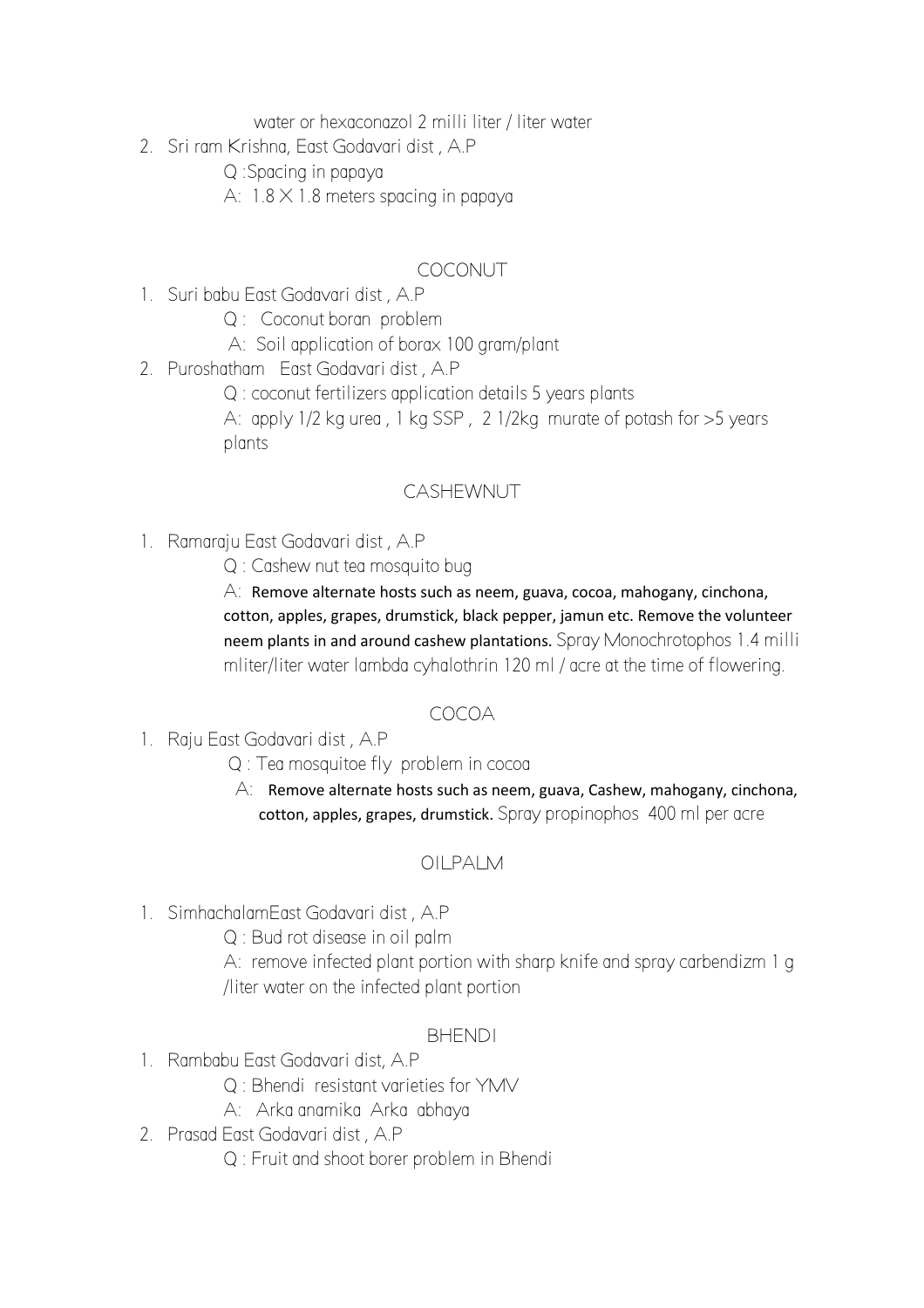$\overline{A}$ : Remove damaged shoots and Release T. chilonis @ 20,000/acre at weekly intervals. Spray emamectin benzoate 5% SG @ 80 g in 200 l of water/acre or thiodicarb 75% WP @ 250-400 g in 200 l of water/acre or chlorantraniliprole 18.5% SC @ 80 ml in 200-300 l of water/acre fenvalerate 20% EC @ 150- 200 ml in 240- 320 l of water/acre or Quinolphas 2ml/l

- 3. Ramakrishna East Godavari dist , A.P
	- Q: Bhendi sucking pests
	- A: Spray Fipronil 400 ml/ac or Dimethioate 400 ml/acre

#### **BRINJAL**

- 1. Raju East Godavari dist , A.P
	- Q : Brinjal fruit and shoot borer
	- $\overline{A}$ : Install pheromone traps @ 4-5/acre for monitoring and 10/acre for mass trapping at 10 m distance from 20 DAT, the pheromone septa should be changed at regular interval. Remove damaged shoots and Release Trichogramma chilonis at 20,000/acre/week commencing from 21 days after transplanting (based on adult activity) till end of the crop. Spray emamectin benzoate 5% SG @ 80 g in 200 l of water/acre or thiodicarb 75% WP @ 250-400 g in 200 l of water/acre or chlorantraniliprole 18.5% SC @ 80 ml in 200-300 l of water/acre
- 2. Krishna East Godavari dist , A.P
	- Q : Jassids uinfestation in brinjal
	- A: Spray Dimethioate 400 ml/acre or methyldematon 400ml/ac

#### TOMATO

- 1. Ramana East Godavari dist , A.P
	- Q: Tomato white flies
	- A: Raise barrier crops-cereals (maize or 32 sorghum) around the field.  $\bullet$  Peppermint can be used as repellant plant for whitefly.  $\bullet$  Yellow sticky traps or cards @ 10/acre may reduce the whiteflies population Spray neem seed kernel extract (NSKE) 5% or azadirachtin 5% W/W neem extract concentrate @ 80 g in 160 l of water/acre, Spray dimethoate 30% EC @ 396 ml in 200- 400 l of water/acre or imidacloprid 17.8 SL @ 60-70 ml in 200 l of water/acre or thiamethoxam 25 WG @ 80 g in 200 l of water/acre

#### Ramana East Godavari dist , A.P

- Q : Tomato fruit borer
- $\forall$ : Erecting of bird perches @ 20/acre for encouraging predatory birds such as king crow, mynah etc. , Install pheromone traps @ 4-5/acre for monitoring adult moths activity. Replace the lures after every 2-3 weeks , Setting up of light trap @ 1/acreSpray Imamectin benzoate 90 g/acre, release T. pretiosum @ 40,000/acre 4-5 times from flower initiation stage at weekly intervals ,Conserve parasitoids such as Tetrastichus spp. (egg), Telenomus spp. (egg), Campoletis chlorideae (larval) etc , Spray with indoxacarb 14.5% SC @ 160- 200 ml in 120- 240 l of water/acre or or flubendiamide 39.35% M/M SC @ 40 ml in 150-200 l of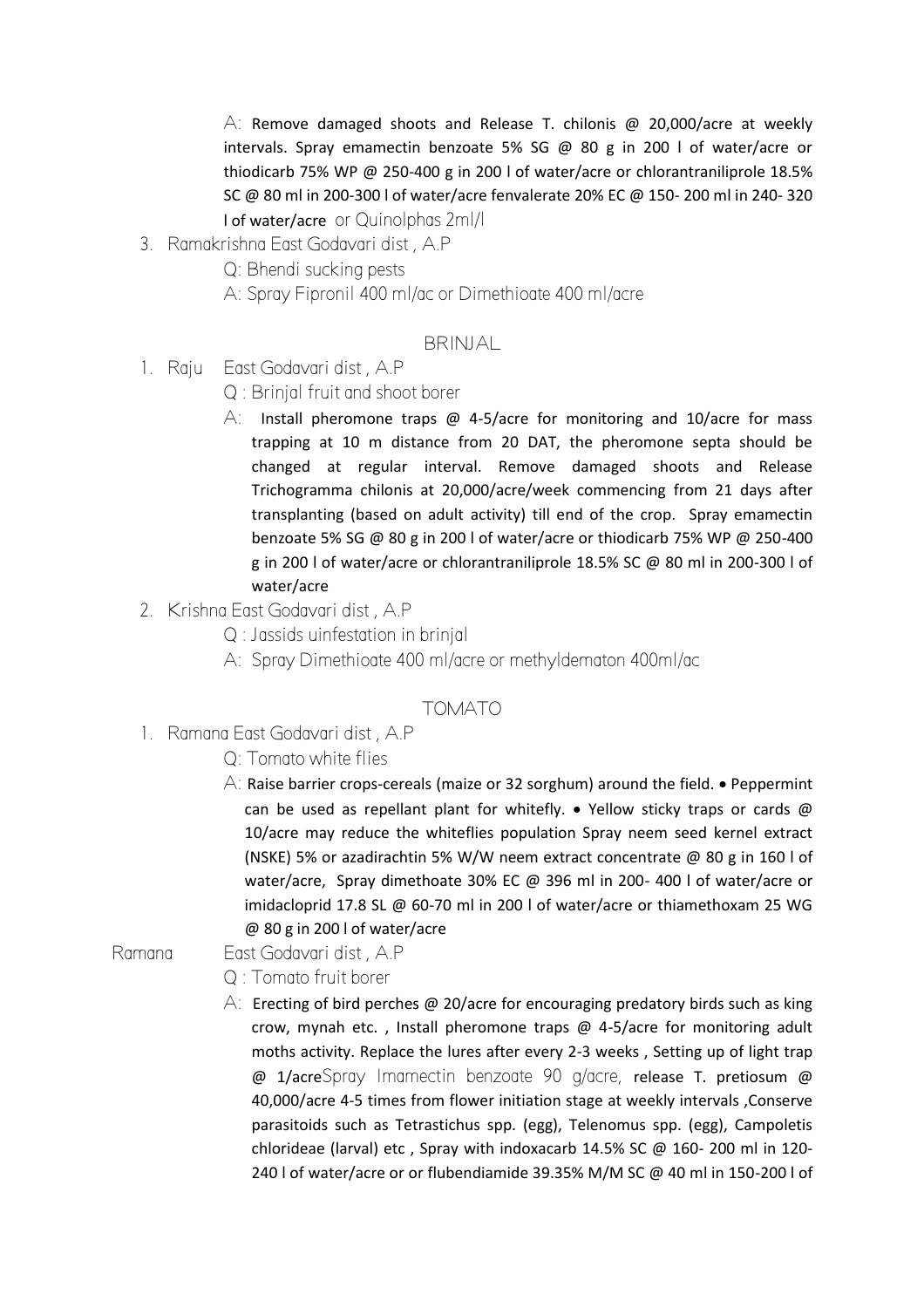#### water/acre or novaluron 10 % EC @ 300 ml in 200-400 l of water/acre or chlorantranilioprole 18.5% SC @ 60 ml in 36 200 l of water/acre

- 2. Satibabu East Godavari dist , A.P
	- Q: Early blight in tomato
	- A: Spray coper oxy chloride 3 g// or mancozeb 2.5 g/l

# **CABBAGE**

- 1. Sathibabu East Godavari dist , A.P
	- Q :Cabbage dimond black head
	- A: Spray Acephate 1.5 g/l or spinosad 0.3 ml/l

#### BEANS

- 1. Prasad East Godavari dist , A.P
	- Q : aphid damage in beans
	- A: Spray imidachloprid 100-150 ml / acre
	- 2. Ramu East Godavari dist , A.P
		- Q : Beans pod borer control measures
		- A: Imamectin benzoate 90 g/ac
	- 3. Raju East Godavari dist , A.P
		- Q: Beans fruit borer
		- A: Spray Flubendamide or Renoxyfire or spinosad 60 ml/acre
	- 4. SubrahmanyamEast Godavari dist , A.P
		- Q: Beans leaf spot control
		- A: Spray copper oxy chloride @ 600 g/ac or Mancozeb 500g/ac

## PALAK

- 1 .Eshwer East Godavari dist , A.P
	- Q : leaf spot in palak
	- A: Spray copper oxy chloride 3g/l of water

## ONION

- 1. Jagannath reddy East Godavari dist , A.P
	- Q : Onion preventing sprouts
	- A: Spray mallic hydrazide 2.5 g/l
- 2. Jagannath reddy East Godavari dist , A.P
	- Q : onion leaf drying and spots
	- A: Spray mancozeb 3 grams/ 1 l and fipronil 2 ml/1 liter of water
- 3. Hari babu East Godavari dist , A.P
	- Q :Leaf spot on onion
	- A: Spray Mancoxeb 600 grams per acre
- 4. Rama swamy East Godavari dist , A.P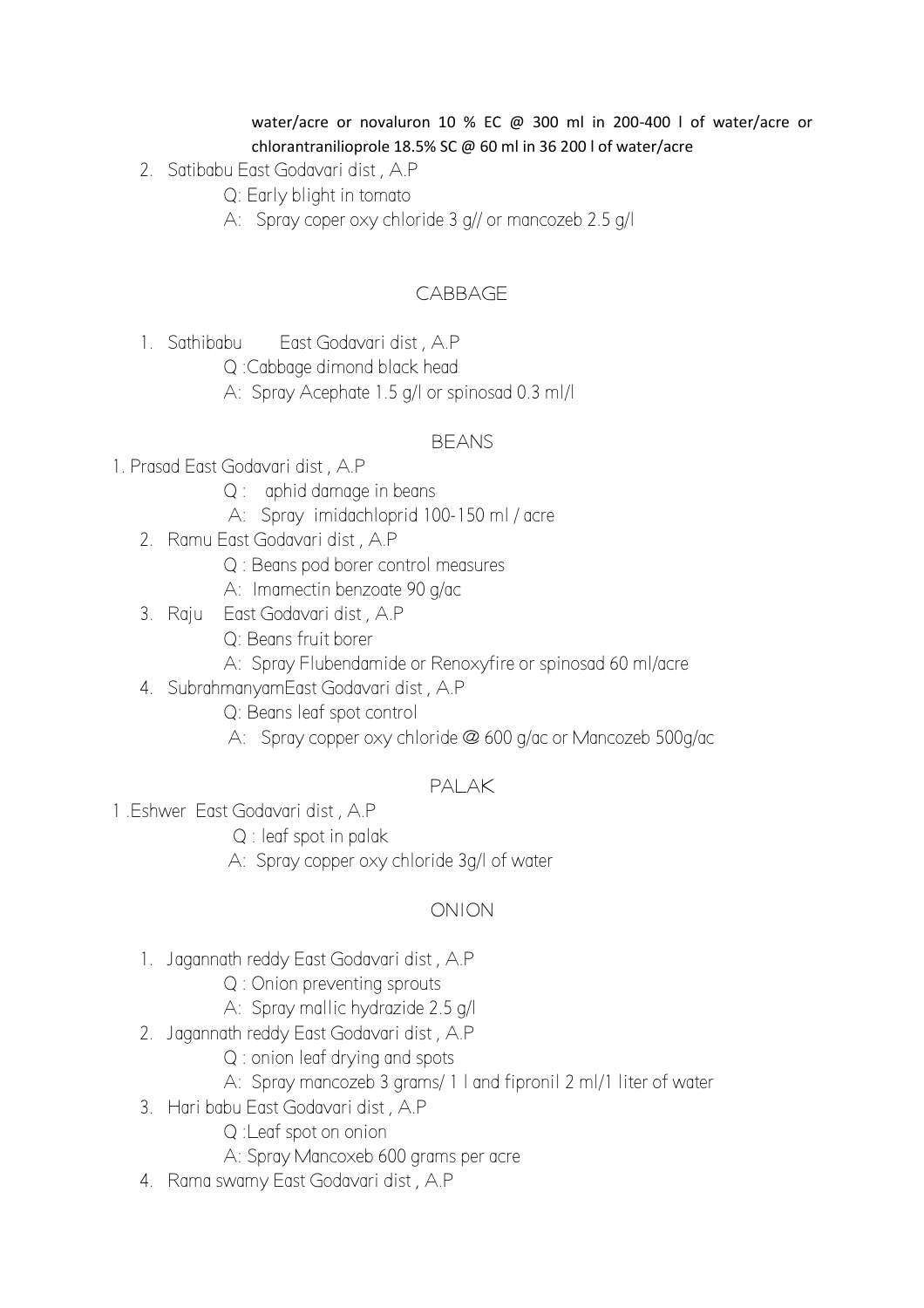# Q :Onion thips

 $\overline{A}$ : Use sprinkler irrigation reduces thrips population considerably compared to drip and surface irrigation. Spray dimethoate 30% EC @ 264 ml in 200-400 l of water/acre or oxydemeton methyl 25% EC @ 480 ml in 200-400 l of water/acre or quinalphos 25% EC @ 480 ml in 200-400 l of water/acre or lambda cyhalothrin 5% EC @ 120 ml in 120-160 l of water/acre.

# CHILLI

1.Adi East Godavari dist , A.P

Q :chillies sucking pest control measurs

A: Spray dimethoate 400 ml/acre or Acephate 300 g/ac

2.VeraVenkata Sathya Narayana East Godavari dist , A.P

Q :chilli white fly

- A: spray acephate 300 gr/acre in 200 lt water
- 3. Srinivas East Godavari dist , A.P
	- Q :chilli upward leaf curling
	- A: Spray Zolone 400 ml / acre or fipronil 2 ml/l or spinosad 60 ml/ac
- 4. Vera venkata sathya narayana East Godavari dist , A.P

Q :chilli downward curling

- A: spray Dicophal 5ml/l or propergite 1 ml/l
- 5. Nagababu East Godavari dist , A.P
	- Q :Chilli Bacterial Leaf Spot
	- A: Spray streptomycin sulfate 9% + tetracycline hydrochloride 1% SP solution (streptocycline) 40-100 ppm in fields after the appearance of first true leaves. Two sprays of streptocycline, one before transplanting (nursery) and another after transplanting (main field)

7.Kondal rao East Godavari dist , A.P

Q :Powdery mildew in chilli

A:Spray fenarimol 12% EC @ 40 ml in 200-300 l of water/acre or flusilazole 40% EC

- @ 40-60 ml in 200 l of water/acre or wettable sulphur 600 g/ac or Dinocap 200 ml/ac
- 9.Kondal rao East Godavari dist , A.P
	- Q :Chilli sucking pest
	- A: Spray fipronil 400 ml per acre
- 10.Nageshwar rao East Godavari dist , A.P
	- Q : Die back and fruit rot in chilli
	- A: Spray benomyl 50% WP @ 80 g in 240 l of water/acre or captan 75% WP @ 800 g in 400 l of water/acre or copper oxy chloride 50% WP @ 1000 g in 300-400 l of water/acre or difenoconazole 25% EC @ 50 ml in 200 l of water/acre
- 11.Sitharamayya East Godavari dist , A.P
	- Q: fruit borer in chilli
	- A: Install pheromone traps @ 4-5/acre for monitoring adult moths activity. Replace the lures with fresh lures after every 2-3 weeks , Release of egg parasitoid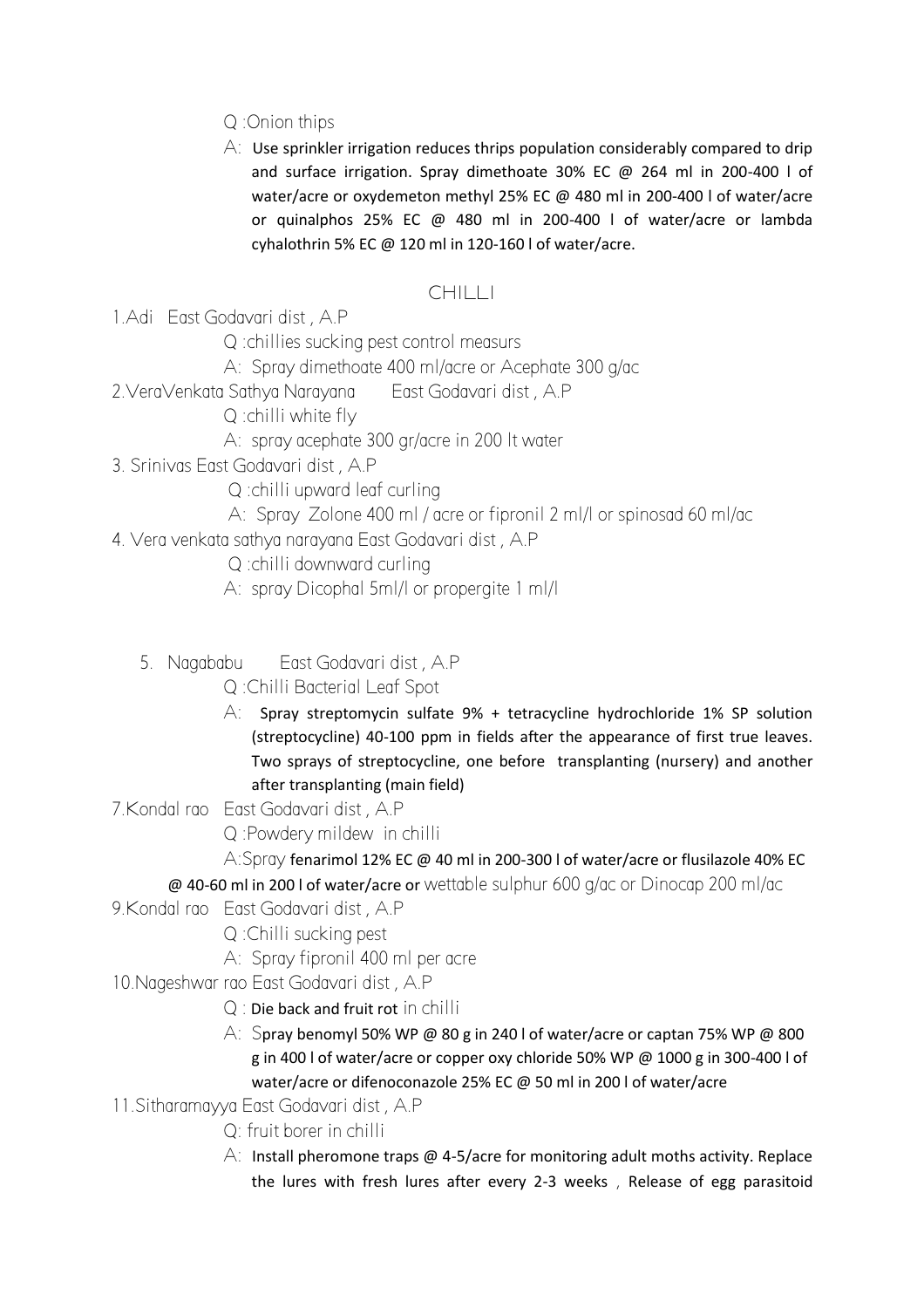Trichogramma pretiosum @ 50,000 adults (in the form of parasitized card)/acre/week commenced right from the start of flower initiation to till end of the crop, Apply emamectin benzoate 5% SG @ 80 g in 200 l of water/acre or fipronil 5% SC @ 320-400 ml in 200 l of water/acre or flubendiamide 39.35% M/M SC @ 40-50 ml in 200 l of water/acre or indoxacarb 14.5% SC @ 133-160 ml in 120-240 l of water/acre or lufenuron 5.4% EC @ 240 ml in 200 l of water/acre

# 12.Nagababu East Godavari dist , A.P

- Q :Season for sowing chili
- A: October to November
- 13.Ram East Godavari dist , A.P
	- Q :Fertilizer dose for of chilli in rabi
	- A: first top dressing of 20 kg N + 10 kg K/acre should be done at 45 days after planting. Second top dressing of 20 kg N + 10 kg K/acre should be done at 60 days after planting. Third top dressing of 20 kg  $N + 10$  kg K/acre should be done at 75 days after planting.
- 14. Ramana rao East Godavari dist , A.P
	- Q :Virus disease problem in chilli
	- A: No chemical control, to control the vectors by spraying of fipronil 2ml/l or diethioate 2 ml/l
- 15. Naresh East Godavari dist , A.P
	- Q :Chilli sucking pest control measures
	- A: Acephate 300 gr/acre in 200 lt water or dimethoate 400 ml/acre
- 16. Babji East Godavari dist , A.P
	- Q :Red mite in chili
	- A: Spray propirgite 200 ml per acre or Dicophal 1000 ml/ac
- 17.Chakra babu East Godavari dist , A.P
	- Q : Management of the chilli midge
	- A: Spray triazophos 300 ml per acre
- 18.Shekar East Godavari dist , A.P
	- Q :Damping off in chilli
	- A: Spray copper oxy chloride 600 g per ac
- 19.Kondal rao East Godavari dist , A.P
	- Q :Chilli aphid
	- A: Spray Imidachlopride 60ml/acre
- 20.Naresh East Godavari dist , A.P
	- Q : Micronutrient deficiency in chilli
	- A: Micronutrient mixeture 1kg/ac
- 21.Thirupathi East Godavari dist , A.P
	- Q :Tobacco leaf eating caterpillar in chilli

A: Spray NSKE 5 % against eggs and first instar larva. Spray B. t. var gallariae  $\omega$  600-800 g in 400 l of water/acre, Apply emamectin benzoate 5% SG @ 80 g in 200 l of water/acre or fipronil 5% SC @ 320-400 ml in 200 l of water/acre or flubendiamide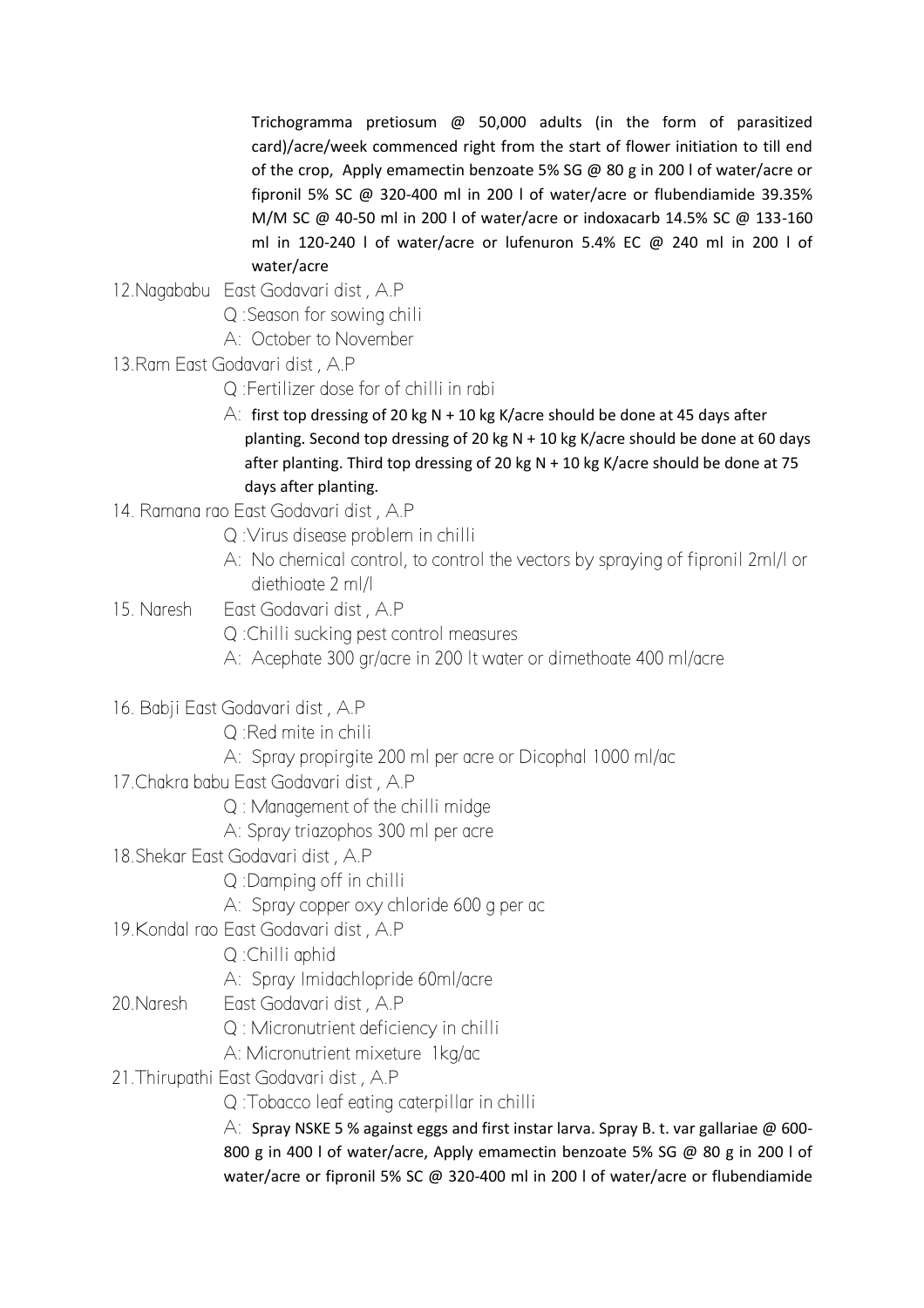#### 39.35% M/M SC @ 40-50 ml in 200 l of water/acre or indoxacarb 14.5% SC @ 133- 160 ml in 120-240 l of water/acre

# GOURDS

- 1. venkat, East Godavari dist , A.P
	- Q : ridge gourd leaf eating caterpillar
	- A: spray quinolphos 400 ml per acre
- 2. Sathya narayana East Godavari dist , A.P
	- Q : sucking pest ridge gourd
	- A: Release 1st instar larvae of green lacewing bug (Chrysoperla carnea)  $\omega$
	- 10,000/acre. Conserve predators such as anthocorid bugs/pirate bugs (Orius spp.),
	- mirid bugs, Spray acephate 1.5g/l or fipronil 2ml/l of water
- 4.Vera venkata sathya narayana East Godavari dist , A.P
	- Q : Serpentine leaf minar in ridge gourd
		- A: Use yellow sticky traps or cards @ 10/acre, Foliar spray with NSKE 5%, spray
	- Oxydematon methyle 400 ml/acre
- 5.Chinna East Godavari dist , A.P
	- Q :jassids in bitter gourd
	- A:Spray triazophos (hostathion, titan, sutathion) 300 ml per acre
- 6.Sudhakar East Godavari dist , A.P
	- Q :ridge gourd small caterpiller
	- A: neem oil 5ml/liter water
- 7.Shankar East Godavari dist , A.P
	- Q :Ridge gourd larval infestation
	- A: Spray chloripyriphas 2.5 ml/l or quinolphas 2 ml/l
- 8.Satyanarayana East Godavari dist , A.P
	- Q :Bottle gourd sucking pest
	- A:Spray fipronil 400 ml per acre
- 9.Vera venkata sathya narayana East Godavari dist , A.P
	- Q :Bottle gourd leafs yellowing
	- A: Spray Mancozeb 500-600 grams per acre
- 10.Vera venkata sathya narayana East Godavari dist , A.P
	- Q : Bottle gourd leaf miner control measures
	- A: Use yellow sticky traps or cards  $\omega$  10/acre, Foliar spray with NSKE 5%, spray
	- Oxydematon methyle 400 ml/acre
- 11.Vera venkata sathya narayana East Godavari dist , A.P
	- Q :Ridge gourd midge flies
	- A: Spray trizophas 1.5ml /l
- 12.Sattibabu East Godavari dist , A.P
	- Q :Ridge gourd downy mildew
	- $\overline{A}$ : Avoiding overhead irrigation or irrigating only in the late morning hours will limit the amount of time that leaves are wet. Spray zineb 75% WP @ 600-800 g in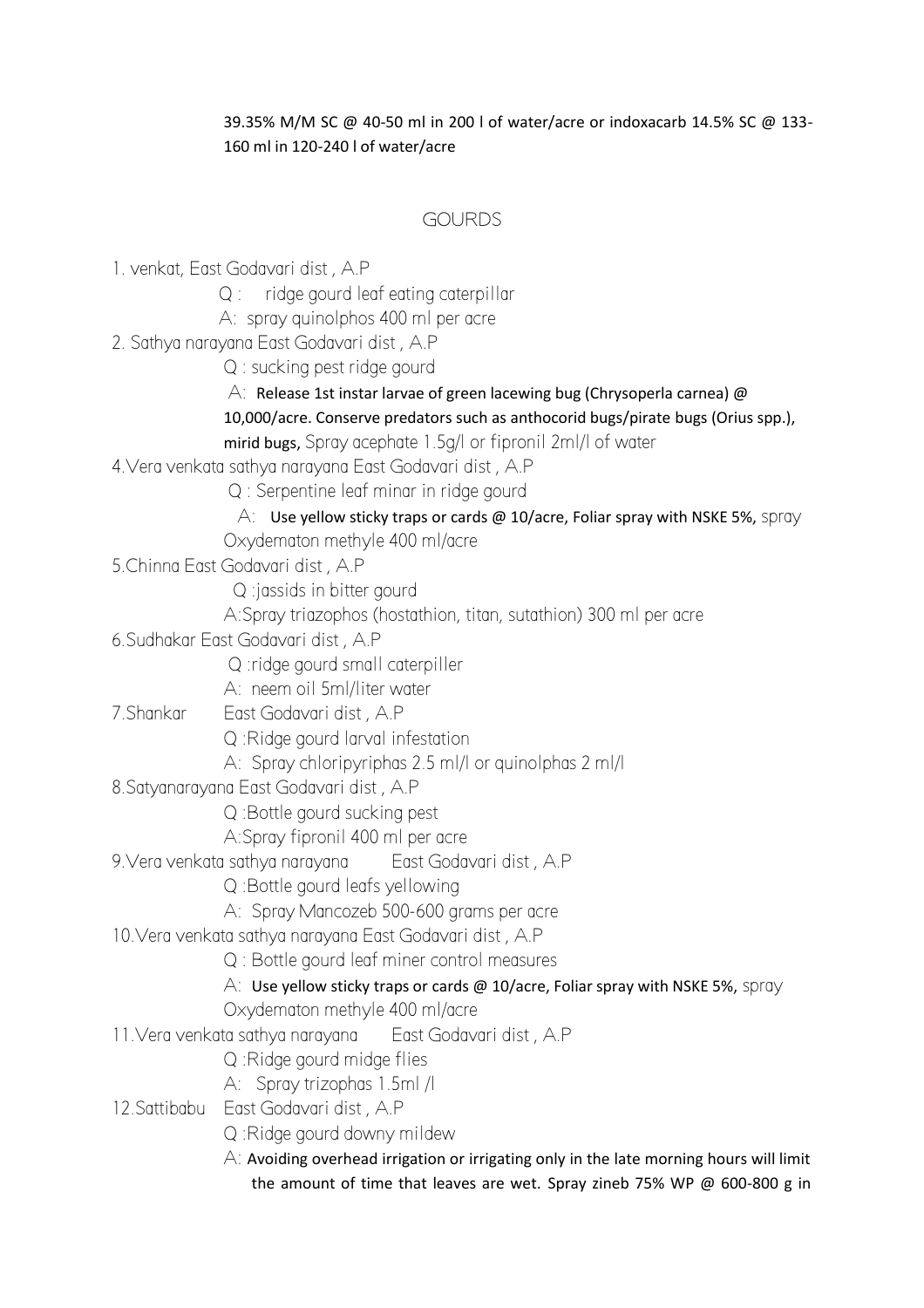#### 300-400 l of water/acre or cymoxanil 8% + mancozeb 64% WP @ 600 g in 200- 240 l of water/acre

- 13.Bala narsaiah East Godavari dist , A.P
	- Q :Season for sowing ridge gourd
	- A: December to Jauary

# TURMERIC

1.Gangadher East Godavari dist , A.P

Q :Rhizome rot in turmeric

A: Application of pine needle and neem cake powder treatments @ 100 Kg/ acre (in two splits), Application of oil cakes made from Azadirachta indica, Calophyllum inophyllum, Pongamia glabra, Hibiscus sabdariff a and Brassica campestris @ 0.8 tonnes/ acre. Treat the rhizomes with metalaxyl @ 3 grams per liter water

# 2.Ramu East Godavari dist , A.P

- Q :Leaf blotch in turmeric
- $\forall$ : Use of plant extracts such as garlic extracts is effective against foliar pathogens, Carbendazim 200 grams per acre or thiophanite methyle 200 g/ac

# CORIANDER

1. Srinivas East Godavari dist , A.P

Q :Sucking pest problem in coriander

A: Use yellow sticky traps for whitefly and aphids and blue sticky trap for thrips  $\omega$ 4-5 traps/acre. Use light trap @ 1/acre and operate between 6 pm and 10 pm, Install pheromone traps @ 4-5 traps/acre for monitoring adult moths activity (replace the lures with fresh lures after every 2- 3 weeks) Spray Dimethioate 400 ml/ac in 200 l water

# CHRYSANTHEMUM

- 1. Srinivas East Godavari dist , A.P Q :chrysanthemum season A: chrysanthemum season : june –july
- 2.Hari babu East Godavari dist , A.P
	- Q : Boll worm in chrysanthemum
	- A: Spray Emamectin benzoate 80 grams per acre

# JASMINE

1.Sri ram Krishna East Godavari dist , A.P

Q :Jasmine fertilizers application

A: NPK @ 60:120:120 g/plant/year is applied in 2 equal splits during November (after pruning) and June-July along with 10 kg FYM per plant.